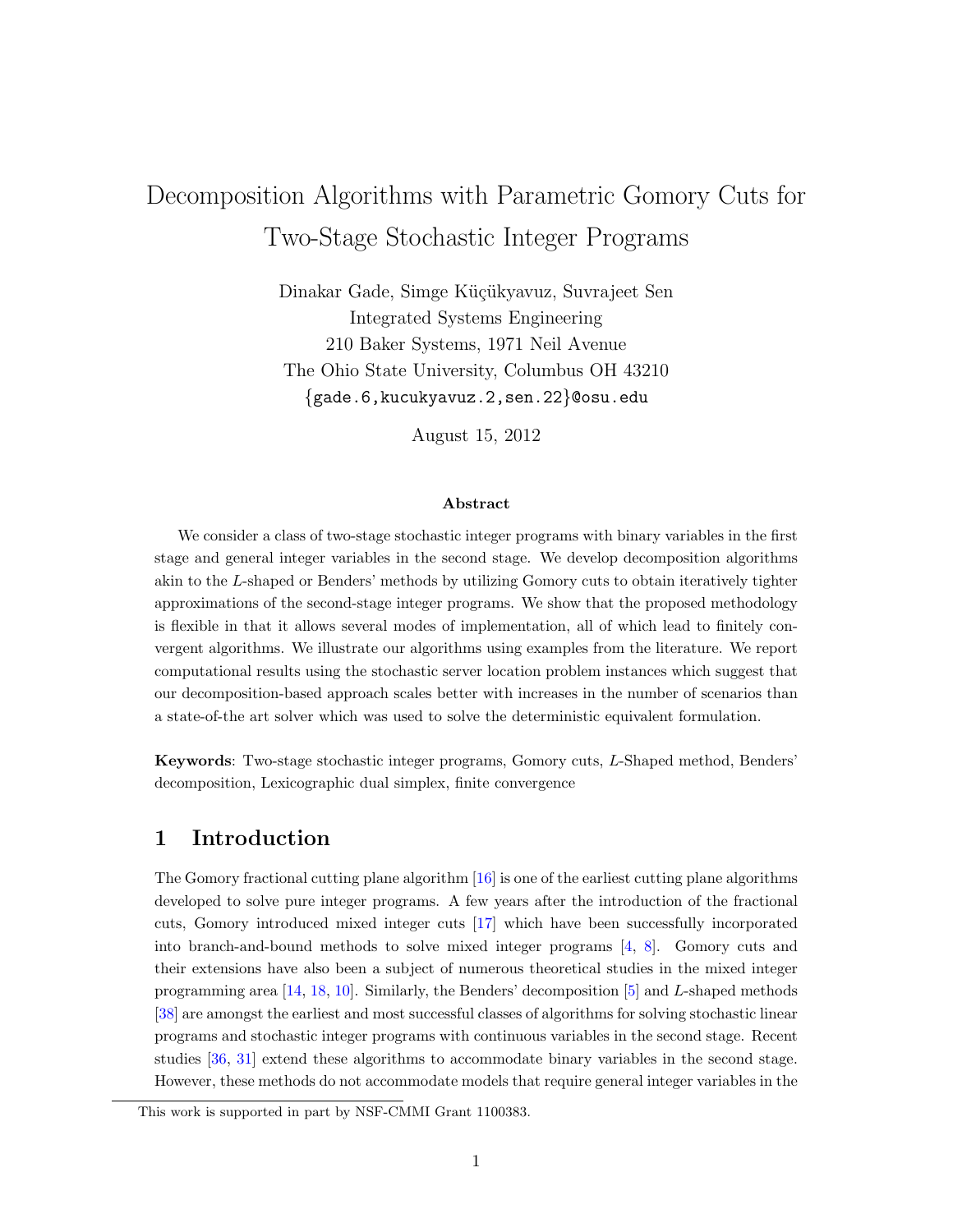second stage. For such instances, the introduction of Gomory cuts would provide significantly stronger approximations as has been demonstrated for deterministic MILP instances. Despite the fact that the crux of the methodology (i.e. Gomory cuts,  $B$ enders/ $L$ -shaped method) has been in existence for over four decades, the only study that has attempted to integrate these tools within one algorithm for stochastic integer programs (SIP) is the work of Carøe and Tind [\[12\]](#page-23-6). However, their framework creates first-stage approximations that are very challenging to optimize. In this paper, we provide a first bridge by devising a finite L-shaped decomposition algorithm that is driven by parametric Gomory cuts in the second stage. These Gomory cuts will be parametrized by the first-stage decisions, thus allowing us to adopt a decomposition framework. This algorithm can be used to solve two-stage stochastic integer programs with binary first-stage and pure integer second-stage variables. We show that the steps involved in the algorithm are not only computationally attractive, but also flexible in that they allow several implementations depending on the requirements of the specific instance under consideration.

Let  $\tilde{\omega}$  be a random vector defined on a probability space  $(\Omega, \mathcal{F}, \mathcal{P})$  and let  $\mathbb{E}[\cdot]$  denote the usual mathematical expectation operator taken with respect to  $\tilde{\omega}$ . A standard mathematical formulation for two-stage SIPs is given in  $(1)-(7)$  $(1)-(7)$ .

<span id="page-1-3"></span><span id="page-1-2"></span><span id="page-1-0"></span>
$$
\min c^{\top} x + \mathbb{E}\left[f(x,\tilde{\omega})\right] \tag{1}
$$

$$
Ax \ge b \tag{2}
$$

 $x \in \mathcal{X}$  (3)

where for a particular realization  $\omega$  of  $\tilde{\omega}$ ,  $f(x, \omega)$  is defined as

$$
f(x,\omega) = \min y_0 \tag{4}
$$

$$
y_0 - g(\omega)^\top y = 0 \tag{5}
$$

<span id="page-1-5"></span>
$$
W(\omega)y = r(\omega) - T(\omega)x\tag{6}
$$

<span id="page-1-4"></span><span id="page-1-1"></span>
$$
y \in \mathcal{Y}.\tag{7}
$$

The sets  $\mathcal{X} \subseteq \mathbb{R}_{+}^{n_1}$  and  $\mathcal{Y} \subseteq \mathbb{R} \times \mathbb{R}_{+}^{n_2}$  impose discrete, binary or continuous restrictions on the variables. Here,  $c \in \mathbb{Q}^{n_1}, A \in \mathbb{Q}^{m_1 \times n_1}, b \in \mathbb{Q}^{m_1}, g(\omega) \in \mathbb{Q}^{n_2}, W(\omega) \in \mathbb{Q}^{m_2(\omega) \times n_2}, T(\omega) \in$  $\mathbb{Q}^{m_2(\omega)\times n_1}$  and  $r(\omega) \in \mathbb{Q}^{m_2(\omega)}$ .

Two-stage stochastic programs fall under the large umbrella of optimization problems under uncertainty. In two-stage stochastic programs with recourse, the decision maker must choose a vector of current decisions x at a cost  $c^{\top}x$  under the constraints  $(2)-(3)$  $(2)-(3)$  before the realization of the random vector  $\tilde{\omega}$ . Upon the realization of a particular  $\omega$  of  $\tilde{\omega}$  referred to as a *scenario*, the decision maker chooses a vector of decisions y in response to the realization  $\omega$ . The second-stage decisions incur a cost  $g(\omega)^\top y$  under the constraints [\(6\)](#page-1-4)-[\(7\)](#page-1-1). The second-stage matrix  $W(\omega)$  is referred to as the recourse matrix. The decisions made in the first stage impact the second-stage constraints through the technology matrix  $T(\omega)$ . We let  $X := \{x : (2) - (3)\}\$  $X := \{x : (2) - (3)\}\$  $X := \{x : (2) - (3)\}\$  $X := \{x : (2) - (3)\}\$  $X := \{x : (2) - (3)\}\$  denote the set of first-stage solutions and  $Y(x,\omega) := \{y : (5) - (7)\}\$  $Y(x,\omega) := \{y : (5) - (7)\}\$  $Y(x,\omega) := \{y : (5) - (7)\}\$  $Y(x,\omega) := \{y : (5) - (7)\}\$  $Y(x,\omega) := \{y : (5) - (7)\}\$  denote the set of second-stage feasible solutions for a given  $x \in X$  and  $\omega$ . Typically, the first stage corresponds to strategic or capital investment decisions and the second stage corresponds to operational decisions made in response to uncertain events. The most commonly used objective function of two-stage recourse models is to minimize the first-stage costs and the expected future costs of the second stage. In this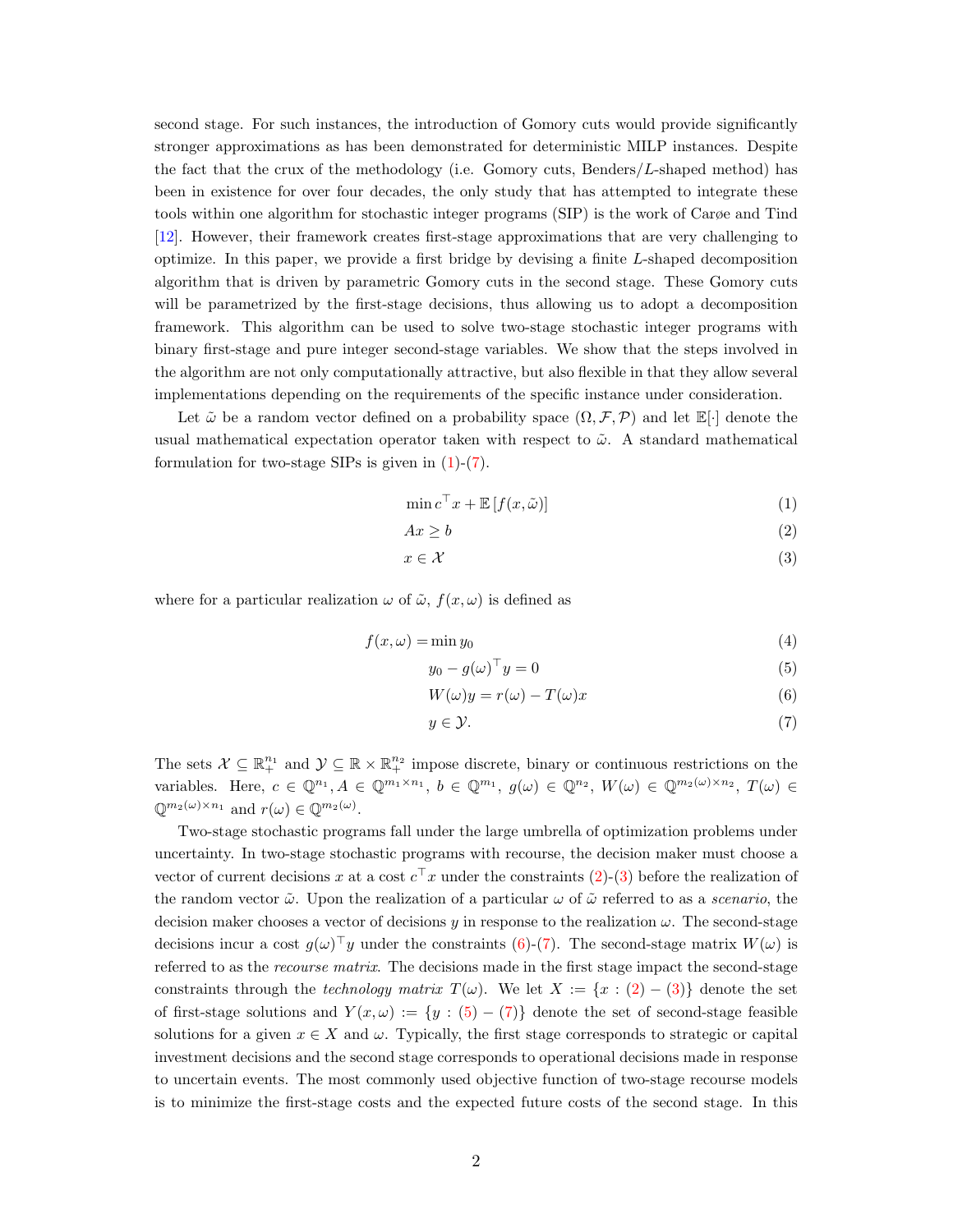paper, we assume that  $\mathcal{X} = \{x \in \mathbb{B}^{n_1}\}\$ and  $\mathcal{Y} = \{y \in \mathbb{Z} \times \mathbb{Z}_{+}^{n_2}\}.$ 

Stochastic programs of the type  $(1)-(7)$  $(1)-(7)$  are amongst the most challenging classes of optimization problems. In addition to the usual "curse of dimensionality" due to the multi-dimensional integral in the expectation calculation of  $(1)$ , these models have to contend with difficulties arising from integer recourse problems of the second stage. In order to mitigate some of the difficulties, we make the following assumptions:

- (A1)  $\tilde{\omega}$  has a finite support on  $\Omega$ .
- (A2) All the data elements in the second stage  $g(\omega)$ ,  $W(\omega)$ ,  $r(\omega)$ ,  $T(\omega)$  are integral.
- $(A3)$  The set X is non-empty.
- (A4)  $Y(x, \omega) \neq \emptyset$  for all  $(x, \omega) \in X \times \Omega$ .
- $(A5)$   $|E[f(x, \tilde{\omega})]| < +\infty$ .

Because of assumption  $(A1)$ , the expectation in  $(1)$  can be replaced by a weighted sum and one can write the so-called deterministic equivalent formulation (DEF), which may be viewed as a large-scale integer program:

$$
\min c^{\top} x + \sum_{\omega \in \Omega} p_{\omega} y_0(\omega) \tag{8}
$$

$$
Ax \ge b \tag{9}
$$

$$
y_0(\omega) - g(\omega)^\top y(\omega) = 0, \qquad \omega \in \Omega \tag{10}
$$

$$
T(\omega)x + W(\omega)y(\omega) = r(\omega), \qquad \omega \in \Omega \tag{11}
$$

$$
x \in \mathcal{X}, y(\omega) \in \mathcal{Y}, \qquad \omega \in \Omega,\tag{12}
$$

where  $\mathcal{P}(\tilde{\omega} = \omega) =: p_{\omega}$ . Note that in the decomposed formulation [\(1\)](#page-1-0)-[\(7\)](#page-1-1), the dependence of yvariables on  $\omega$  is implicit. On the other hand, for the DEF, we express the dependence of y on the scenario explicitly using  $\omega$  as an argument since we need to distinguish between the second-stage solutions for different  $\omega$ . Throughout the paper, the arguments for y or lack thereof, will be clear from the context. Assumption (A2) is without loss of generality since the original rational data can be scaled by a suitable constant to obtain integer coefficients with the same representation. Assumption (A3) ensures the existence of at least one feasible first-stage solution within a compact subset of the [0, 1] cube in  $\mathbb{R}^{n_1}$ . Assumption (A4) can be enforced for most practical problems by introducing artificial variables and penalizing the artificial variables in the secondstage objective. Note that Assumption (A4) implies  $\mathbb{E}[f(x,\tilde{\omega})]<\infty$ . Stochastic programs that satisfy this assumption are said to possess the *relatively complete recourse* property. We further assume in (A5) that the SIP has a finite optimum, i.e.,  $\mathbb{E}[f(x,\tilde{\omega})] > -\infty$  to ensure that the problem is well defined.

The DEF can be input to an off-the-shelf mixed integer programming (MIP) solver. However, as is often the case in stochastic programming, one encounters a large number of scenarios which imposes large memory and computational burden on the solver. One approach to deal with this difficulty is to work with smaller problems by decomposing the DEF into a first-stage problem and a collection of second-stage scenario problems. This is possible since for a given  $x \in X$ , the scenario problems can be solved independently. Benders' decomposition or the L-Shaped method exploit this decomposability and reformulate the problem in the space of the  $(x, \eta)$ -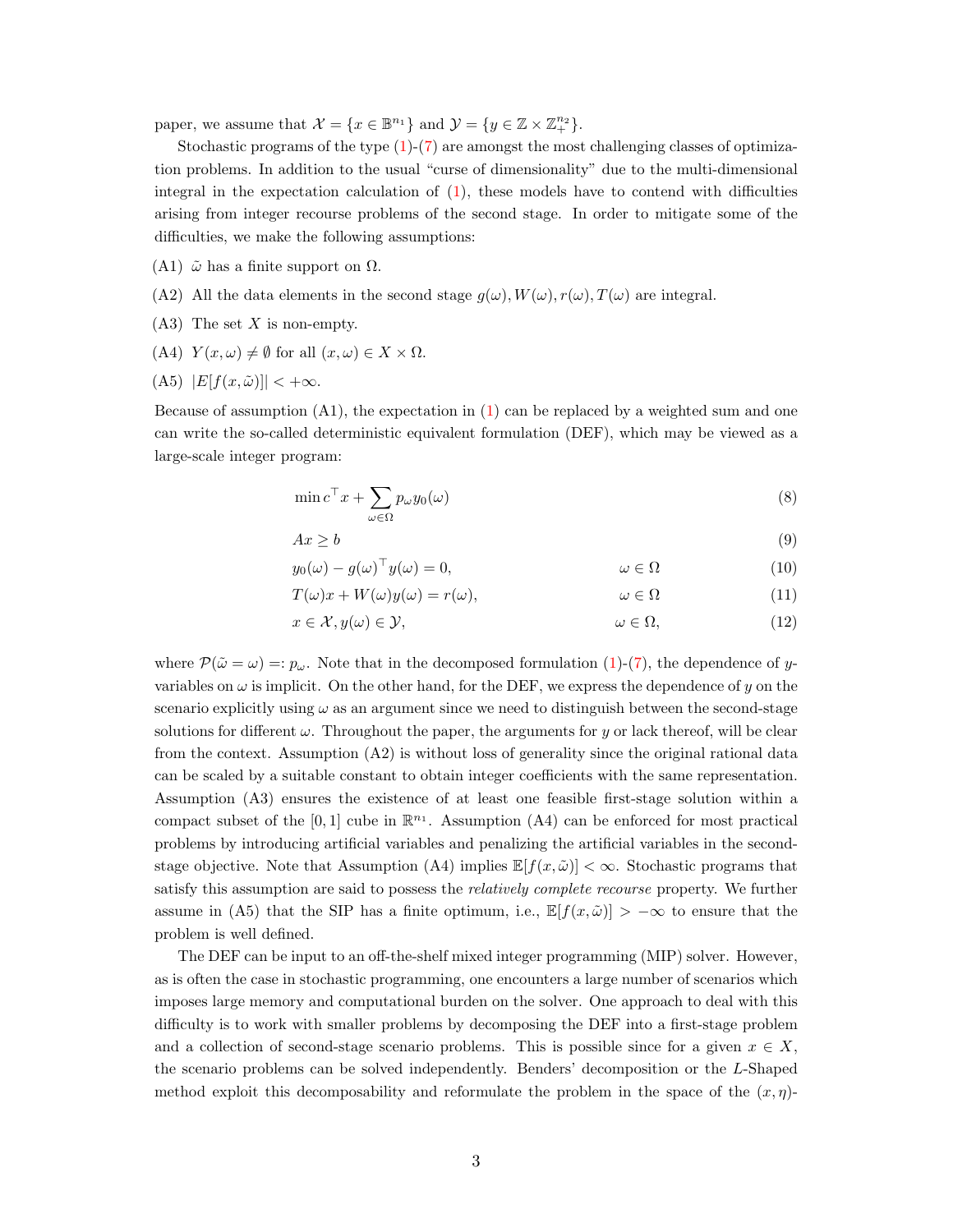variables as follows:

<span id="page-3-1"></span>
$$
\min_{x \in X} \{ c^{\top} x + \eta : \eta \ge \mathbb{E}[f(x, \tilde{\omega})] \}. \tag{13}
$$

In an L-shaped algorithm, one constructs sequentially tighter approximations of  $\mathbb{E}[f(x,\tilde{\omega})]$ . When the second stage is a linear program,  $f(\cdot, \omega)$  is a convex piecewise linear function and since  $\mathbb{E}[f(\cdot,\tilde{\omega})]$  is a convex combination of such functions, it continues to satisfy convexity. Thus, it is possible to construct approximations of  $\mathbb{E}[f(x,\tilde{\omega})]$  by using the so-called 'optimality cuts', which are affine. When the second stage is an integer program,  $f(\cdot,\omega)$  is only lower semicontinuous and in general non-convex (see Blair and Jeroslow [\[9\]](#page-23-7), Schultz [\[28\]](#page-24-2)). Thus, approximating  $\mathbb{E}[f(x,\tilde{\omega})]$  becomes a challenge when the second-stage variables are integers.

For SIP problems with pure integer recourse decisions, this paper addresses the following questions that have remained unresolved to date:

- 1. Can the expected recourse function  $\mathbb{E}[f(x,\tilde{\omega})]$  be approximated by piecewise linear functions of the first-stage variables? Such approximations allow the master program to possess the same structure as in standard Benders' decomposition, which assumes linear programs in the second-stage.
- 2. Is it possible to avoid solving the scenario subproblems to IP optimality in each iteration?
- 3. Is it possible to design a finitely convergent decomposition algorithm using only cutting planes to approximate the feasible set of the second-stage?

Our paper resolves these questions with affirmative answers for problems with binary variables in the first stage and general integer variables in the second stage. As the paper unfolds, we will discuss the implications of these answers in greater technical depth.

The remainder of the paper is organized as follows: In Section [2,](#page-3-0) we discuss relevant literature. In Section [3,](#page-5-0) we develop a decomposition algorithm driven by parametric Gomory cuts for the second stage. Section [4](#page-8-0) discusses alternative implementations of our main algorithm. Section [5](#page-10-0) deals with the convergence of the algorithms presented in Sections [3](#page-5-0) and [4.](#page-8-0) In Section [6,](#page-13-0) we illustrate our algorithms using examples from the literature. We report our preliminary computational experience in Section [7.](#page-20-0)

## <span id="page-3-0"></span>2 Literature

For a general introduction to stochastic programming, we refer the reader to Birge and Louveaux [\[7\]](#page-23-8) and for surveys on stochastic mixed integer programming (SMIP), to Louveaux and Schultz [\[21\]](#page-23-9) and Sen [\[30\]](#page-24-3). To aid the discussion of literature, we use a classification scheme to represent the various classes of two-stage stochastic mixed integer programs. This scheme is based on the variable restrictions represented by  $\mathcal X$  and  $\mathcal Y$ . We use the sets  $B, C, D$  to denote the stages of the stochastic program that have binary, continuous and discrete variables, respectively. For example, the class of problems considered in this paper have  $B = \{1, 2\}$ ,  $C = \emptyset$ ,  $D = \{2\}$ , i.e., binary variables may appear in both stages, no continuous variables may appear in either stage and general integer variables may appear in the second stage.

Laporte and Louveaux's [\[20\]](#page-23-10) L-shaped algorithm was one of the earliest decomposition methods for SMIPs. Their algorithm solves problems with  $B = \{1, 2\}$ ,  $C = \{2\}$  and  $D = \{2\}$ . They solve second-stage mixed integer programs to optimality at each iteration and construct firststage cuts using the objective function values of the second-stage problems. The potential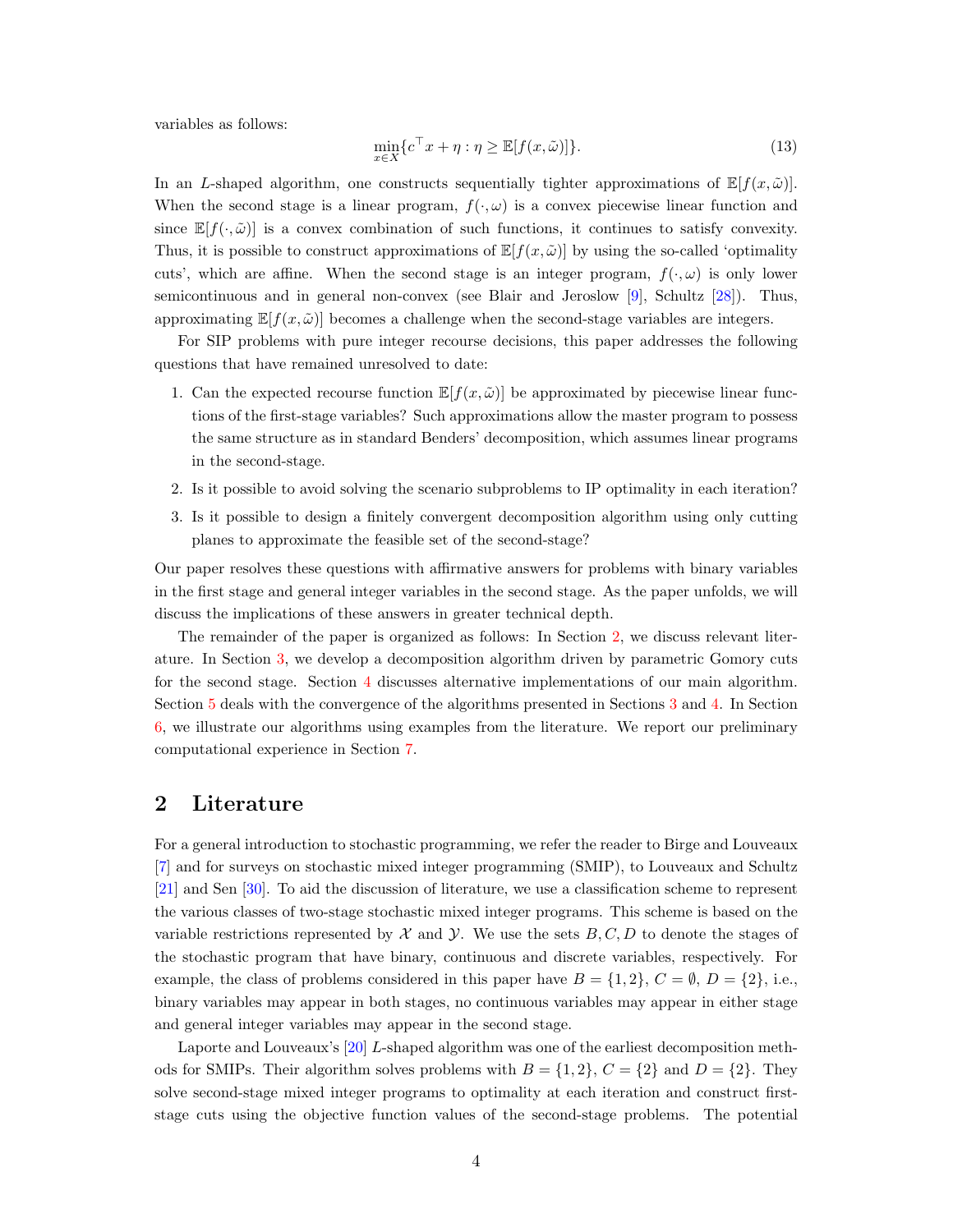drawback of their approach is the lack of scalability since each iteration requires the solution of multiple NP-hard mixed integer programs in the second stage.

Carøe and Tind [\[12\]](#page-23-6) develop a conceptual generalization of the L-shaped method for problems with  $B = \{1, 2\}, C = \{1\}, D = \{1, 2\}$  using integer programming duality. In their framework, one solves the scenario subproblems for a given  $x \in X$  to optimality using a pure cutting plane algorithm with Gomory cuts. Then, one constructs the optimal subadditive dual function for each scenario, which is of the form  $\mathcal{F}_{\omega}(d) = u^{\top}d + \sum_{i=1}^{t} (v^i)^{\top} F_i(d)$ , where t denotes the number of Gomory cuts needed to solve the scenario subproblems and  $u, v^i, i = 1, \ldots, t$  are rational vectors and  $F_i, i = 1, \ldots, t$  are a series of nested Chvátal functions [\[9\]](#page-23-7) (a Chvátal function is of the form  $F_i(d) = q[H_i[H_{i-1} \cdots [H_2[H_1 d]] \cdots],$  where  $q, H_j$  are rational matrices). The optimality cuts developed in [\[12\]](#page-23-6) are of the form  $\eta \ge \sum_{\omega \in \Omega} p_{\omega} \mathcal{F}_{\omega}(r(\omega) - T(\omega)x)$ . Although the functions  $\mathcal{F}_{\omega}$  can be represented as linear functions in integer variables, it is clear that this representation involves the introduction of a large number of integer variables for each scenario at every iteration. In addition, integer programs for each scenario need to be solved to optimality with a pure cutting plane algorithm at every iteration, thereby making the approach impractical for computational purposes.

To avoid the solution of multiple integer programs to completion in an iteration, cutting plane methods that partially approximate the second-stage problems within the L-shaped method have been proposed. In the literature, such methods for two-stage problems have been almost exclusively restricted to disjunctive cut-generation schemes. Carøe and Tind [\[11\]](#page-23-11) use lift-and-project cutting planes [\[3\]](#page-22-2) to solve problems with  $B = \{1, 2\}, C = \{1, 2\}, D = \emptyset$ . They generate cutting planes to separate points  $(x, y(\omega))$  that do not satisfy the mixed integer requirement in the linear relaxation of the deterministic equivalent formulation. Sen and Higle [\[31\]](#page-24-1) consider problems with  $B = \{1, 2\}, C = \{2\}, D = \emptyset$  and in addition, assume that the recourse matrix is fixed, i.e,  $W(\omega) = W$  for all  $\omega \in \Omega$ . They develop disjunctive cuts for the second stage that maintain the fixed-recourse property, i.e., they derive cuts that can be made valid across all scenarios by calculating an appropriate right-hand-side function. In addition, they sequentially approximate the value function using linear cutting planes in the first stage while avoiding the computation of the linear relaxation of the deterministic equivalent formulation before cut generation. Sherali and Fraticelli [\[36\]](#page-24-0) develop a similar method in the framework of the reformulation linearization technique (RLT) (c.f. [\[35\]](#page-24-4)). Sen and Sherali [\[34\]](#page-24-5) develop an extension to the algorithm of Sen and Higle for problems with  $B = \{1, 2\}, C = \{2\}, D = \{2\}$  by using disjunctive programming techniques and a partial branch-and-bound tree in the second stage. Ntaimo and Sen [\[26,](#page-24-6) [27\]](#page-24-7), Yuan and Sen [\[39\]](#page-25-1) report computational studies of the algorithms of [\[31\]](#page-24-1) and [\[34\]](#page-24-5). Ntaimo [\[25\]](#page-24-8) extends the algorithm of Sen and Higle to problems with random recourse matrix and a fixed technology matrix  $(T(\omega) = T$  for all  $\omega \in \Omega$ ) and ensures that the cuts for the second stage have common coefficients. Sherali and Zhu [\[37\]](#page-24-9) develop an asymptotically convergent decomposition-based branch-and-bound algorithm that uses RLT cuts for problems with  $B = \{1, 2\}, C = \{1, 2\}, D = \emptyset$ .

Other approaches to solve stochastic integer programs include the algorithm by Schultz et al. [\[29\]](#page-24-10) who develop an enumeration algorithm based on polynomial ideal theory (Gröbner bases) for problems with  $B = \{2\}, C = \{1\}, D = \{2\}.$  Unfortunately, Gröbner bases are notoriously difficult to compute (see Mayr [\[22\]](#page-23-12)). Ahmed et al. [\[2\]](#page-22-3) develop a finite branch-andbound algorithm for problems with  $B = \{1, 2\}$ ,  $C = \{1\}$ ,  $D = \{2\}$  and with a fixed technology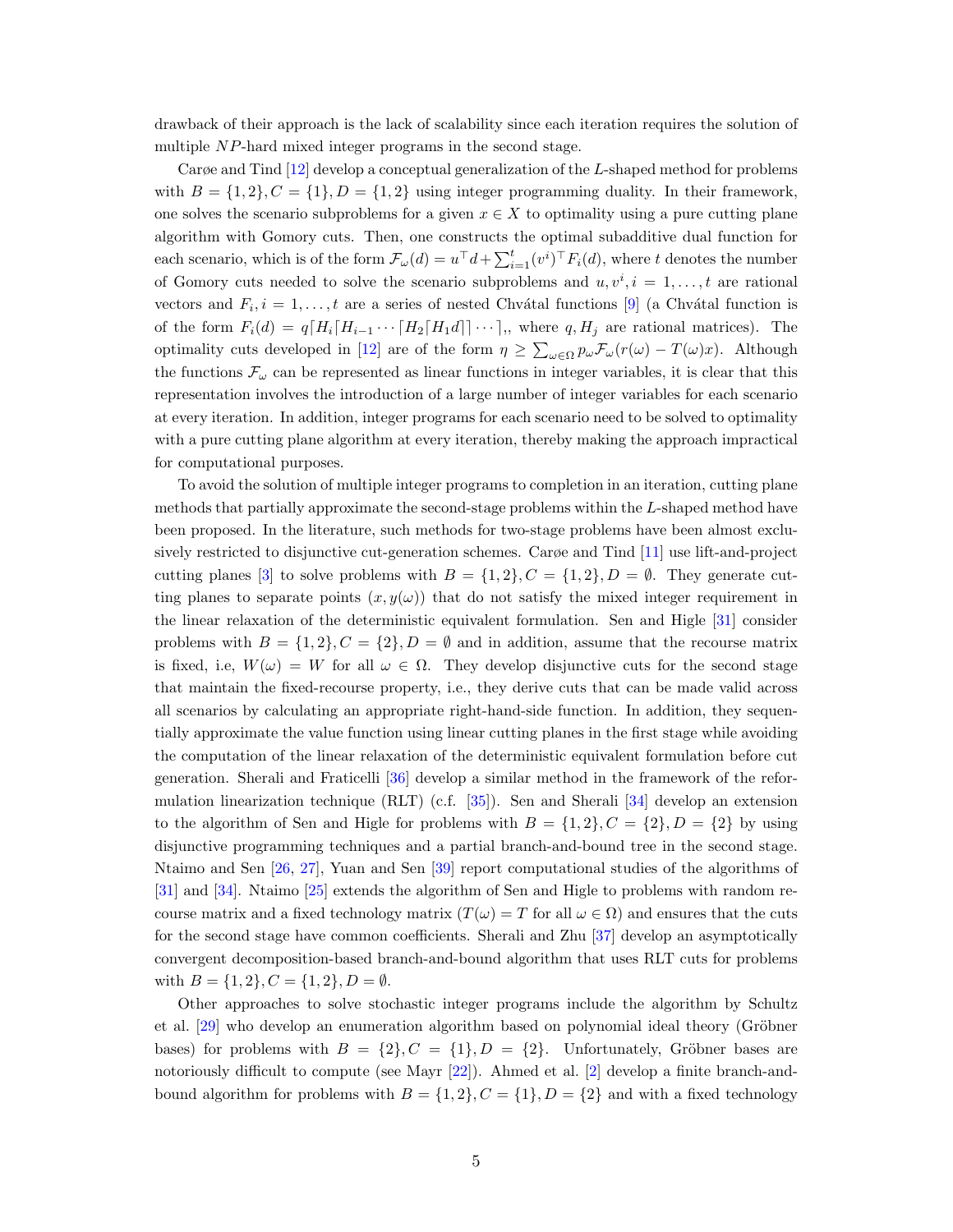matrix. Kong et al. [\[19\]](#page-23-13) study problems with  $B = \{1, 2\}$ ,  $C = \emptyset$ ,  $D = \{1, 2\}$  and in addition assume that the technology, recourse matrices and the second-stage cost functions are fixed. Unlike the algorithms discussed in this paragraph, we make no assumptions on the elements of input data that are affected by the random variables.

Our overall approach is similar to the one taken in [\[31\]](#page-24-1) in that we iteratively approximate the second-stage problems using cutting planes. Sen and Higle [\[31\]](#page-24-1) use disjunctive cuts whereas we use Gomory cuts within our decomposition algorithm. In Section  $6$  we compare and contrast the features of their algorithm with ours using an example.

# <span id="page-5-0"></span>3 Parametric Gomory Cuts for Decomposition

In this section, we develop a decomposition algorithm driven by Gomory cutting planes to solve stochastic integer programs. Our approach does not attempt to solve multiple integer scenario sub-problems in a single iteration but instead, solves only linear programs in the second stage and generates violated cuts. In order to develop such an approach, we derive valid inequalities of the form  $\pi(\omega)^{\top} y(\omega) \geq \pi_0(x, \omega)$ . Because the right hand side  $\pi_0$  is a function of x, we will refer to them as parametric Gomory cuts. Toward this end let  $S(x, \omega) :=$  clconv $(\{(x, y_0(\omega), y(\omega)) \in$  $\mathbb{B}^{n_1} \times \mathbb{Z} \times \mathbb{Z}_+^{n_2} : y_0(\omega) - g(\omega)^\top y = 0, T(\omega)x + W(\omega)y(\omega) = r(\omega)\}$ ). Let  $T^c(\omega), W^c(\omega), r^c(\omega)$  be appropriately dimensioned rational matrices so that  $S(x, \omega) = \{(x, y_0(\omega), y(\omega)) \in \mathbb{R}^{n_1}_+ \times \mathbb{R} \times \mathbb{R}^{n_2}_+ :$  $T^{c}(\omega)x + W^{c}(\omega)(y_{0}(\omega), y(\omega)) \geq r^{c}(\omega)$ . Let  $\bar{x}$  denote an extreme point of conv(X). Since the restriction  $S(x,\omega) \cap \{(x,y_0(\omega),y(\omega)) : x = \bar{x}\}\$  yields a face of  $S(x,\omega)$ , the extreme points of the  $set Y^c(\bar{x}, \omega) := \{ (y_0(\omega), y(\omega)) \in \mathbb{R} \times \mathbb{R}^{n_2}_+ : W^c(\omega)(y_0(\omega), y(\omega)) \geq r^c(\omega) - T^c(\omega)\bar{x} \}$  are integral. We exploit this facial or extreme-point property of binary vectors to derive valid inequalities  $\pi(\omega)^\top y(\omega) \ge \pi_0(x, \omega)$  with  $\pi_0(\cdot, \omega)$  affine. Affine right hand side functions are clearly desirable since they are easy to evaluate and they result in first-stage approximations that are piecewise linear and convex.

In order to derive valid inequalities within a decomposition algorithm, suppose that a binary first-stage vector  $x'$  is given. Without loss of generality, we can derive the cut coefficients in a translated space for which the point  $x'$  is the origin. Once the cut coefficients are obtained in the translated space, it will be straightforward to transform these coefficients to be valid in the original space. Because  $x$  is binary, such translation is equivalent to replacing every non-zero element  $x_j$  by its complement,  $1 - x_j$ . Thus, without loss of generality we will derive the parametric Gomory cut for a generalized origin  $\bar{x} = 0$ . Let  $(\bar{x}, \omega) \in X \times \Omega$  be given and let  $B(\bar{x}, \omega)$  denote an optimal basis of the LP relaxation of the second stage problem. With this basis, we associate index sets  $\mathcal{B}(\bar{x}, \omega)$  and  $\mathcal{N}(\bar{x}, \omega)$  which correspond to basic and nonbasic variables respectively, and denote  $N(\bar{x}, \omega)$  as the submatrix corresponding to non-basic columns. For ease of exposition, we drop the dependence on  $(\bar{x}, \omega)$  and  $y, B, N, \mathcal{B}, \mathcal{N}$  will be in reference to  $(\bar{x}, \omega)$  while T, W, r will be in reference to  $\omega$ . With a slight abuse of notation, the derivation here uses x to denote points in the translated space. Multiplying  $(5)-(6)$  $(5)-(6)$  by  $B^{-1}$  we obtain

<span id="page-5-1"></span>
$$
y_{\mathcal{B}} + B^{-1} N y_{\mathcal{N}} = B^{-1} \begin{pmatrix} 0 \\ r - Tx \end{pmatrix} =: h(x). \tag{14}
$$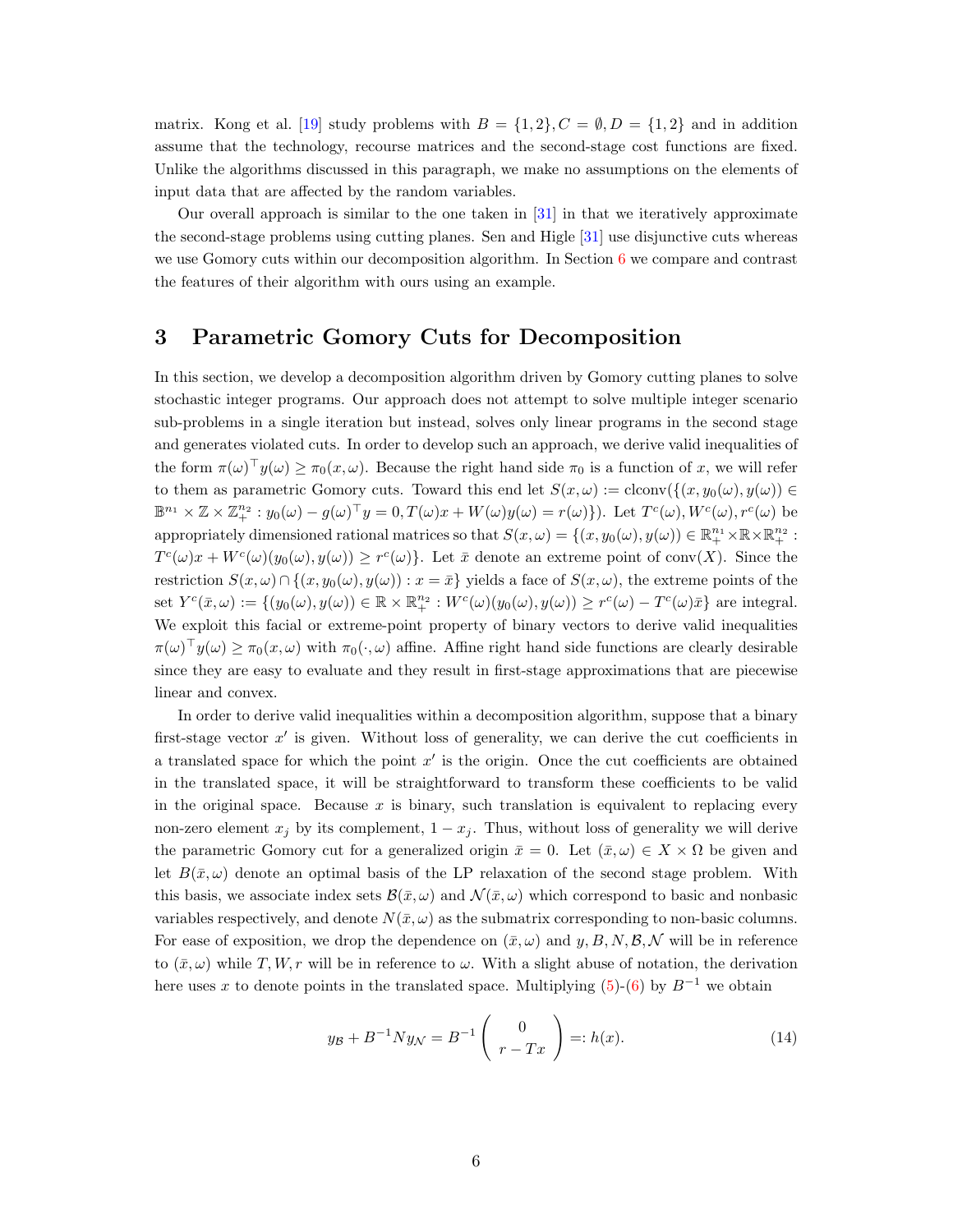Let the components of  $B^{-1}N$  be denoted by  $\bar{w}_{ij}$ . Also let

$$
B^{-1}\left(\begin{array}{c} 0\\ r \end{array}\right) =: \rho,
$$
  

$$
B^{-1}\left(\begin{array}{c} \mathbf{0}\\ T \end{array}\right) =: \Gamma
$$

and let the components of Γ be denoted by  $\gamma_{ij}$ . Let  $\mathcal{B}_i$  denote the *i*th basic variable. We pick a candidate source row corresponding to  $y_{\mathcal{B}_i}$  for which  $h_i(\bar{x}) \notin \mathbb{Z}$  for generating the Gomory cut. The corresponding row in  $(14)$  may be written by rearranging the terms as

$$
y_{\mathcal{B}_i} + \sum_{j \in \mathcal{N}} \bar{w}_{ij} y_j + \sum_{j=1}^{n_1} \gamma_{ij} x_j = \rho_i.
$$
 (15)

Because we are deriving cuts in the translated space at  $\bar{x} = 0$ , we can treat these variables as 'non-basic' in the current solution. Letting  $\phi(\beta) := \lceil \beta \rceil - \beta$ , a Gomory fractional cut in the  $(x, y)$ -space can be written as

$$
\sum_{j \in \mathcal{N}} \phi(\bar{w}_{ij}) y_j + \sum_{j=1}^{n_1} \phi(\gamma_{ij}) x_j \geq \phi(\rho_i).
$$

or equivalently in the space of y-variables as a function of  $x$  as

<span id="page-6-0"></span>
$$
\sum_{j \in \mathcal{N}} \phi(\bar{w}_{ij}) y_j \ge \phi(\rho_i) - \sum_{j=1}^{n_1} \phi(\gamma_{ij}) x_j.
$$
\n(16)

Reintroducing the dependence on  $(x, \omega)$ , we note that inequality [\(16\)](#page-6-0) has the desired form  $\pi(\omega)^\top y(\omega) \geq \pi_0(x,\omega)$  and moreover it has an attractive property that the right hand side function  $\pi_0$  is affine in x. When  $x = \bar{x}$ , inequality [\(16\)](#page-6-0) is the usual Gomory fractional cut valid for  $Y(\bar{x}, \omega)$ . Moreover, inequality [\(16\)](#page-6-0) is valid for  $Y(x, \omega)$  for all  $x \in X$ . Thus, in our decomposition algorithm that iteratively tightens the approximations of  $Y(x, \omega)$ , at the beginning of iteration k, we can write a scenario approximation problem  $SP^{k-1}(x, \omega)$  as

$$
f_{\ell}^{k-1}(x,\omega) = \min y_0 \tag{17}
$$

$$
y_0 - g(\omega)^\top y = 0 \tag{18}
$$

$$
W^{k-1}(\omega)y \ge r^{k-1}(\omega) - T^{k-1}(\omega)x\tag{19}
$$

$$
y \in \mathbb{R}_+^{n_2}, y_0 \in \mathbb{R},\tag{20}
$$

where the constraints  $W^{k-1}(\omega)y \geq r^{k-1}(\omega) - T^{k-1}(\omega)x$  include the original constraints  $W(\omega)y =$  $r(\omega) - T(\omega)x$  and in addition, include parametric Gomory fractional cuts of the form [\(16\)](#page-6-0) that may have been generated during iterations  $1, \ldots, k-1$ . For the first-stage solution  $x^k$ , we solve the approximation problem  $SP^{k-1}(x^k, \omega)$ . If the solution to this problem is fractional, we add a parametric Gomory cut [\(16\)](#page-6-0) and call this subproblem  $SP^{k}(x, \omega)$ . If the solution to  $SP^{k-1}(x^k, \omega)$ is integral, we update just the iteration index and  $SP^{k}(x^{k}, \omega)$  is the same as  $SP^{k-1}(x^{k}, \omega)$ . We solve  $SP^{k}(x^{k}, \omega)$  and let  $u^{k}(\omega)$  denote the corresponding optimal dual multipliers. An affine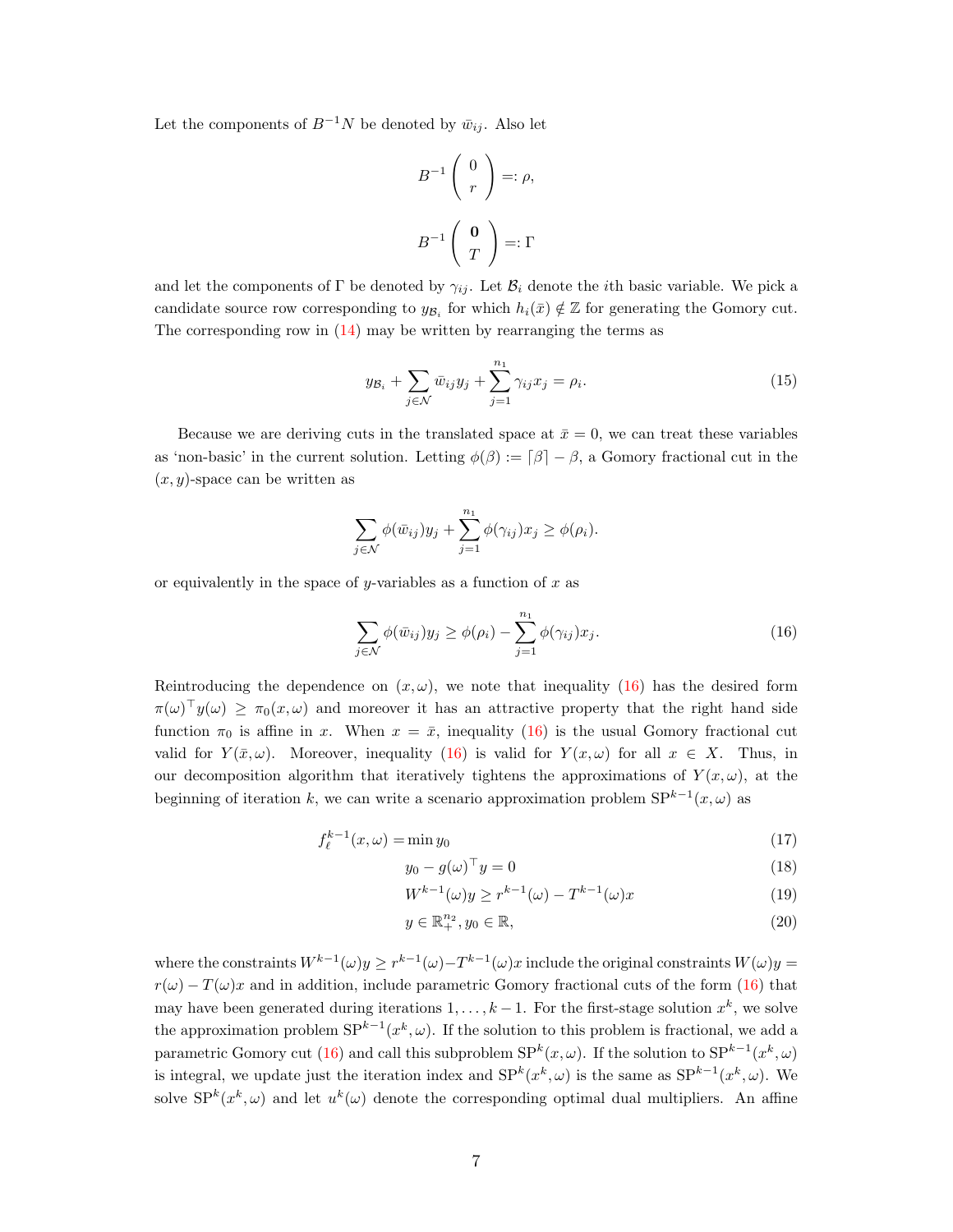under-estimator of  $\mathbb{E}[f(x,\tilde{\omega})]$ , or an *optimality cut* can be generated as follows:

<span id="page-7-0"></span>
$$
\eta - \sum_{\omega \in \Omega} p_{\omega} (u^k(\omega))^\top (r^k(\omega) - T^k(\omega)x) \ge 0.
$$
\n(21)

Thus, a lower bounding approximation for  $(13)$  at iteration k, denoted by  $MP<sup>k</sup>$ , can be written as follows:

$$
\min c^{\top} x + \eta \tag{22}
$$

$$
Ax \ge b \tag{23}
$$

$$
\eta - \sum_{\omega \in \Omega} p_{\omega} (u^t(\omega))^\top (r^t(\omega) - T^t(\omega)x) \ge 0, \qquad t = 1, \dots, k \tag{24}
$$

$$
x \in \mathbb{B}^{n_1}, \eta \in \mathbb{R}.\tag{25}
$$

Remark 1. Note that unlike standard Benders' decomposition, the second-stage LP relaxation in this algorithm is updated from one iteration to the next, and moreover, these approximations include affine functions of first-stage variables. These lifted cuts are then used to obtain affine approximations of second-stage (IP) value functions. In this sense, for the class of problems studied here, the lifting allows us to overcome complicated sub-additive functions as proposed by Carøe and Tind [\[12\]](#page-23-6).

Remark 2. The reader might recall that for mixed binary second-stage recourse problems, Sen and Higle [\[31\]](#page-24-1) present a similar algorithm using disjunctive cuts. However, those cuts give rise to piecewise linear concave functions for  $\pi_0(x, \omega)$  and as a result require further convexification for use within a Benders' type method.

Before stating the decomposition algorithm, we introduce the following additional notation. An iteration of the algorithm is denoted by k and  $LB^k$ ,  $UB^k$  denote the lower and upper bounds on the optimal objective function value of  $SIP$  at iteration k. A decomposition algorithm with parametric Gomory cuts in the second stage is given in Algorithm [1.](#page-8-1)

The algorithm executes as follows: We initialize the master problem with no optimality cuts, and subproblems using their linear relaxations. We start with some  $x^1 \in X$ . In iteration k, using the first-stage solution  $x^k$ , we solve the scenario approximation problems  $SP^{k-1}(x^k, \omega)$  for each  $\omega \in \Omega$ . If the second-stage solutions for each scenario are integral, it implies that we have found a feasible solution and we update the best upper bound  $UB^{k+1}$ . On the other hand, for each scenario  $\omega$  for which the solution  $y(\omega)$  is non-integral, we generate a Gomory cut [\(16\)](#page-6-0) from the smallest index row whose right hand side is fractional. With the cut added to the current approximation, we obtain the matrices  $W^k(\omega)$ ,  $T^k(\omega)$ ,  $r^k(\omega)$ . We solve the resulting problem  $SP<sup>k</sup>(x<sup>k</sup>, \omega)$  using the lexicographic dual simplex method and update the best upper bound if integer solutions are obtained for  $SP^k(x^k, \omega)$  for all  $\omega \in \Omega$ . If no cut is generated for a scenario  $\omega$ , the matrices  $W^k(\omega)$ ,  $T^k(\omega)$ ,  $r^k(\omega)$  are set to  $W^{k-1}(\omega)$ ,  $T^{k-1}(\omega)$ ,  $r^{k-1}(\omega)$ , respectively. We then construct an optimality cut [\(21\)](#page-7-0) using the optimal dual multipliers of the  $SP<sup>k</sup>(x<sup>k</sup>, \omega)$ . We solve the updated master problem  $MP^k$  using branch-and-bound, to obtain a first-stage solution  $x^{k+1}$ and a lower bound  $LB^{k+1}$  for the SIP and increment the iteration index. We repeat this process until the stopping condition,  $UB^k = LB^k$  is met. In a computer implementation, alternate stopping criteria can be used, for example, for a pre-specified tolerance  $\varepsilon$ , we can terminate the algorithm when  $UB^k - LB^k < \varepsilon$ .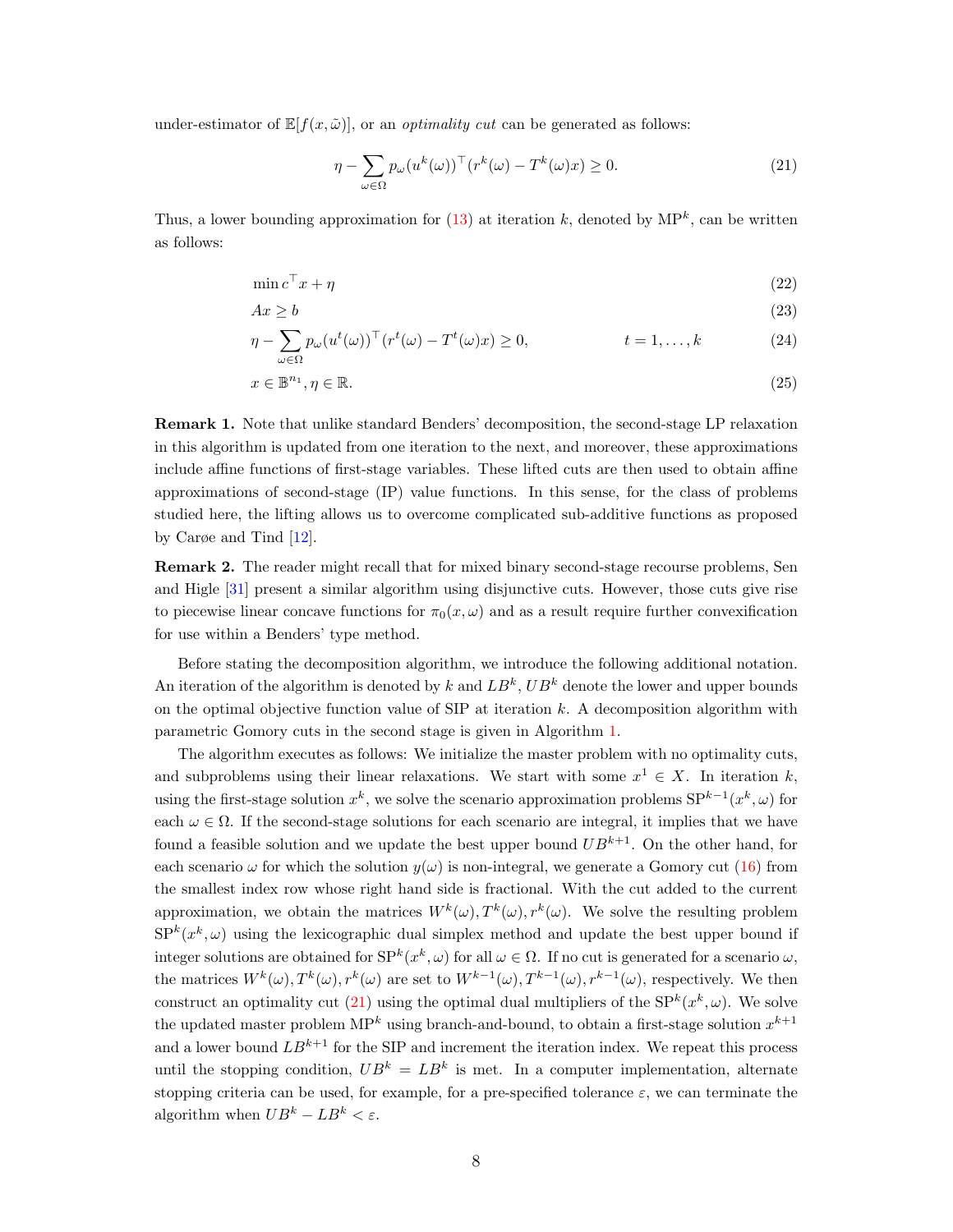Algorithm 1 Decomposition with Parametric Gomory Cuts for 2-Stage SIP

<span id="page-8-2"></span><span id="page-8-1"></span>1: Initialization:  $k \leftarrow 1, LB^1 \leftarrow -\infty, UB^1 \leftarrow +\infty, W^0(\omega) \leftarrow W(\omega), T^0(\omega) \leftarrow T(\omega), r^0(\omega) \leftarrow$  $r(\omega)$ . Let  $x^1 \in X$ . 2: while  $LB^k < UB^k$  do 3: Solve  $SP^{k-1}(x^k, \omega)$  for all  $\omega \in \Omega$  using the lexicographic dual simplex method. 4: if the solution to  $SP^{k-1}(x^k, \omega), y(\omega) \in \mathbb{Z} \times \mathbb{Z}^{n_2}$  for all  $\omega \in \Omega$  then 5: Put  $W^k(\omega) \leftarrow W^{k-1}(\omega), T^k(\omega) \leftarrow T^{k-1}(\omega), r^k(\omega) \leftarrow r^{k-1}(\omega).$ 6: Update  $UB^{k+1} \leftarrow \min(UB^k, c^\top x^k + \sum_{\omega \in \Omega} p_{\omega} f_{\ell}^k(x^k, \omega)).$ 7: else 8: For all  $\omega \in \Omega$  s.t.  $I_k(\omega) := \{i \in \{0, ..., n_2\} : y_i(\omega) \notin \mathbb{Z}\}\neq \emptyset$ , choose the source row corresponding to the smallest index  $i \in I_k(\omega)$  and generate Gomory fractional cut [\(16\)](#page-6-0). Add the cut to  $SP^{k-1}(x, \omega)$  to get  $W^k(\omega), T^k(\omega), r^k(\omega)$ . Put  $W^k(\omega) \leftarrow W^{k-1}(\omega), T^k(\omega) \leftarrow$  $T^{k-1}(\omega), r^k(\omega) \leftarrow r^{k-1}(\omega)$  for all  $\omega$  with  $I_k(\omega) = \emptyset$ . 9: Solve  $SP^{k}(x^{k}, \omega)$  for all  $\omega$  with  $I_{k}(\omega) \neq \emptyset$  using the lexicographic dual simplex method. 10: If the solution to  $SP^{k}(x^{k}, \omega)$ ,  $y(\omega) \in \mathbb{Z} \times \mathbb{Z}^{n_2}$ , update  $UB^{k+1} \leftarrow \min(UB^{k}, c^{\top}x^{k} +$  $\sum_{\omega \in \Omega} p_{\omega} f_{\ell}^k(x^k, \omega)$ . 11: end if 12: Add optimality cut  $(21)$  to MP<sup>k</sup> and solve MP<sup>k</sup>. 13: Set  $x^{k+1}$ ,  $LB^{k+1}$  to the optimal first-stage solution and objective of MP<sup>k</sup>, respectively. 14:  $k \leftarrow k + 1$ . 15: end while 16: return  $x^k$ ,  $c^{\top}x^k + \sum_{\omega \in \Omega} p_{\omega} f_{\ell}^k(x^k, \omega)$ .

<span id="page-8-3"></span>We conclude this section by noting that Algorithm [1](#page-8-1) is also applicable when continuous and general integer variables are present in the first stage, but their coefficients in the technology matrix are zeros.

## <span id="page-8-0"></span>4 Alternative Implementations

In this section, we develop the following alternative implementations of Algorithm [1.](#page-8-1)

- 1. Multiple cuts in the first stage (multicut implementation)
- 2. A round of cuts in the second stage
- 3. Parametric Gomory mixed integer cuts in the second stage
- 4. Fixed recourse matrix
- 5. Partial branch-and-cut for binary second stage.

The first two implementations are relatively straightforward, while the last three require greater discussion and are described in subsections [4.1-](#page-9-0)[4.3.](#page-10-1)

The multicut version [\[6\]](#page-22-4) of this algorithm approximates the value function  $f(x, \omega)$  for each  $\omega \in \Omega$  by adding  $|\Omega|$  optimality cuts in the first stage. Disaggregated cuts in the first stage may reduce the number of main iterations performed since more information is passed on to the first stage. A potential drawback is that if there are many scenarios, the large number of first-stage cuts may slow down the solution of the master problems.

An alternative implementation of our algorithm incorporates multiple violated Gomory cuts in the second stage per iteration, potentially as many as the number of fractional variables for each scenario. This approach of adding cutting planes from all rows corresponding to fractional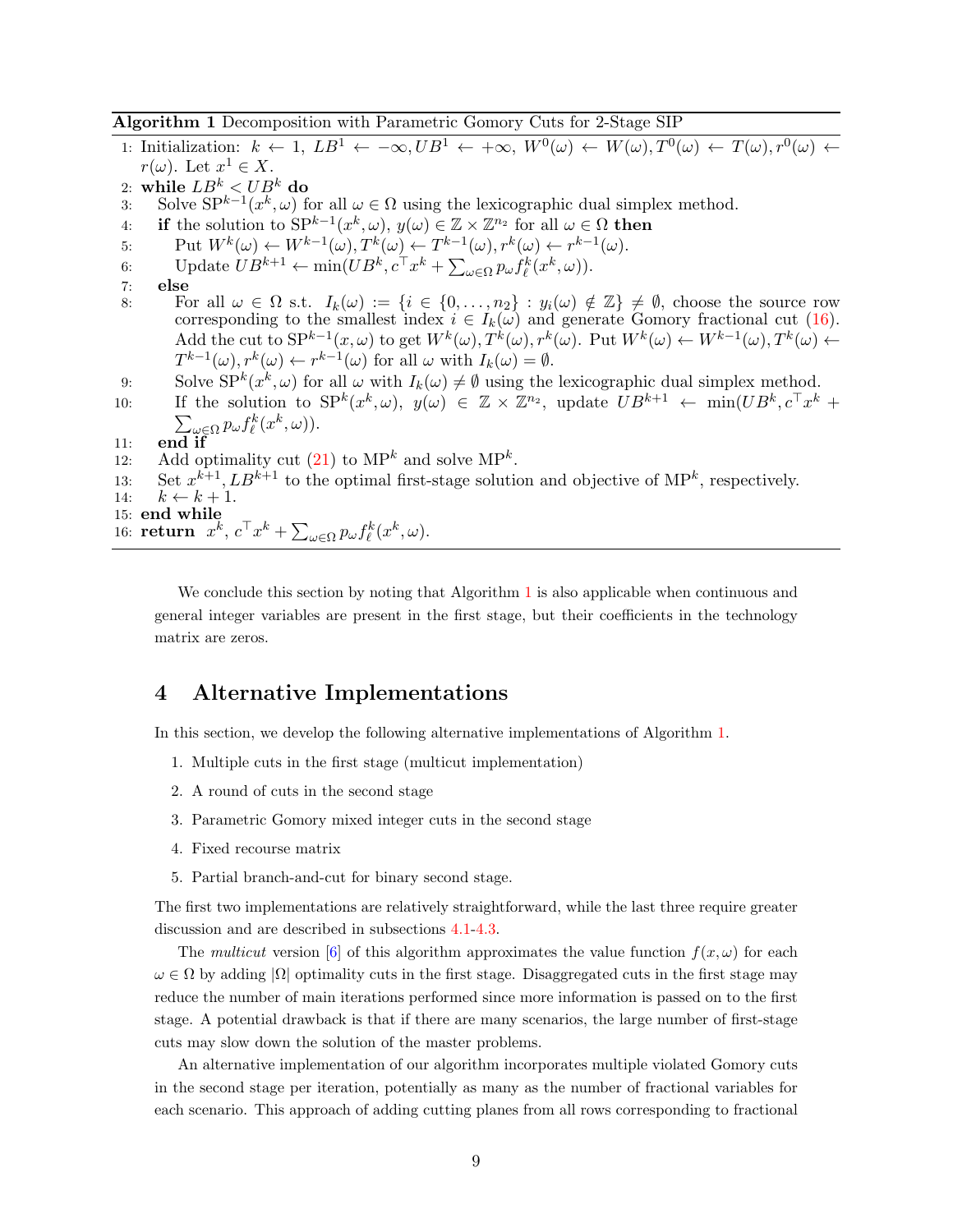variables is referred to as adding a round of cuts. In the mixed integer programming literature, a number of authors demonstrate the computational superiority of adding a round of cuts over adding a single cut in each iteration (see for example [\[4\]](#page-22-0)).

#### <span id="page-9-0"></span>4.1 Parametric Gomory Mixed Integer Cuts

We show that Gomory mixed integer (GMI) cuts can also be used instead of fractional cuts in Algorithm [1.](#page-8-1) While GMI cuts were developed for mixed integer problems, they are also applicable for pure integer problems and give cuts that are at least as strong as the fractional cuts. We now derive GMI cuts in the context of our algorithm and continue with the assumption that the second-stage variables are pure-integer. Re-writing the source row for cut generation from Section 3, we have

$$
y_{\mathcal{B}_i} + \sum_{j \in \mathcal{N}} \bar{w}_{ij} y_j + \sum_{j=1}^{n_1} \gamma_{ij} x_j = \rho_i.
$$

A GMI cut from the above equation can be derived in the  $(x, y)$ -space as

$$
\sum_{j \in \mathcal{N}} \min \left( \phi(\bar{w}_{ij}), \frac{\phi(\rho_i)(1 - \phi(\bar{w}_{ij}))}{1 - \phi(\rho_i)} \right) y_j + \sum_{j=1}^{n_1} \min \left( \phi(\gamma_{ij}), \frac{\phi(\rho_i)(1 - \phi(\gamma_{ij}))}{1 - \phi(\rho_i)} \right) x_j \ge \phi(\rho_i)
$$

or equivalently in the space of y-variables as a function of  $x$  as

<span id="page-9-1"></span>
$$
\sum_{j \in \mathcal{N}} \min\left(\phi(\bar{w}_{ij}), \frac{\phi(\rho_i)(1 - \phi(\bar{w}_{ij}))}{1 - \phi(\rho_i)}\right) y_j \ge \phi(\rho_i) - \sum_{j=1}^{n_1} \min\left(\phi(\gamma_{ij}), \frac{\phi(\rho_i)(1 - \phi(\gamma_{ij}))}{1 - \phi(\rho_i)}\right) x_j. (26)
$$

Similar to the case of fractional cuts, for a fixed  $\bar{x} \in X$ , inequality [\(26\)](#page-9-1) yields the usual GMI cut for  $Y(\bar{x}, \omega)$ . Note that we express the GMI cuts in terms of  $\phi(\cdot)$  rather than the commonly used  $\delta(\beta) := \beta - |\beta|$  to conform to the direction of rounding of the fractional cut [\(16\)](#page-6-0). This is done to ensure convergence, which is discussed in Section 5.

#### 4.2 Fixed Recourse Matrix

For problems with a fixed recourse matrix, it may be desirable to maintain a fixed  $W^k$  matrix across all scenarios as the second-stage approximations are being constructed. This is one of the main considerations in the paper by Sen and Higle [\[31\]](#page-24-1). We show that it is possible to maintain a fixed recourse matrix when using Gomory cuts within a decomposition algorithm. Suppose that we start with a fixed recourse matrix  $W(\omega) = W$  for all  $\omega \in \Omega$ , and in iteration k a Gomory fractional cut is generated for scenario  $\bar{\omega} \in \Omega$ . Suppose that  $B(\bar{\omega})$  is the optimal basis for scenario problem  $\bar{\omega}$  and row  $i(\bar{\omega})$  is used for cut generation. Then, cut coefficients for the second-stage matrix that are common across scenarios can be obtained by multiplying the second-stage constraints for each  $\omega \in \Omega$  by  $B(\bar{\omega})^{-1}$  and deriving an inequality [\(16\)](#page-6-0) from row  $i(\bar{\omega})$ . In addition to a fixed recourse matrix, if the technology matrix is also fixed, we obtain a series of approximations that maintains a fixed technology matrix. While common cut coefficients can be obtained using the method of Sen and Higle [\[31\]](#page-24-1), a fixed technology matrix cannot be guaranteed during the construction of their approximations because the technology matrix updates involve the convexification of a reverse convex constraint.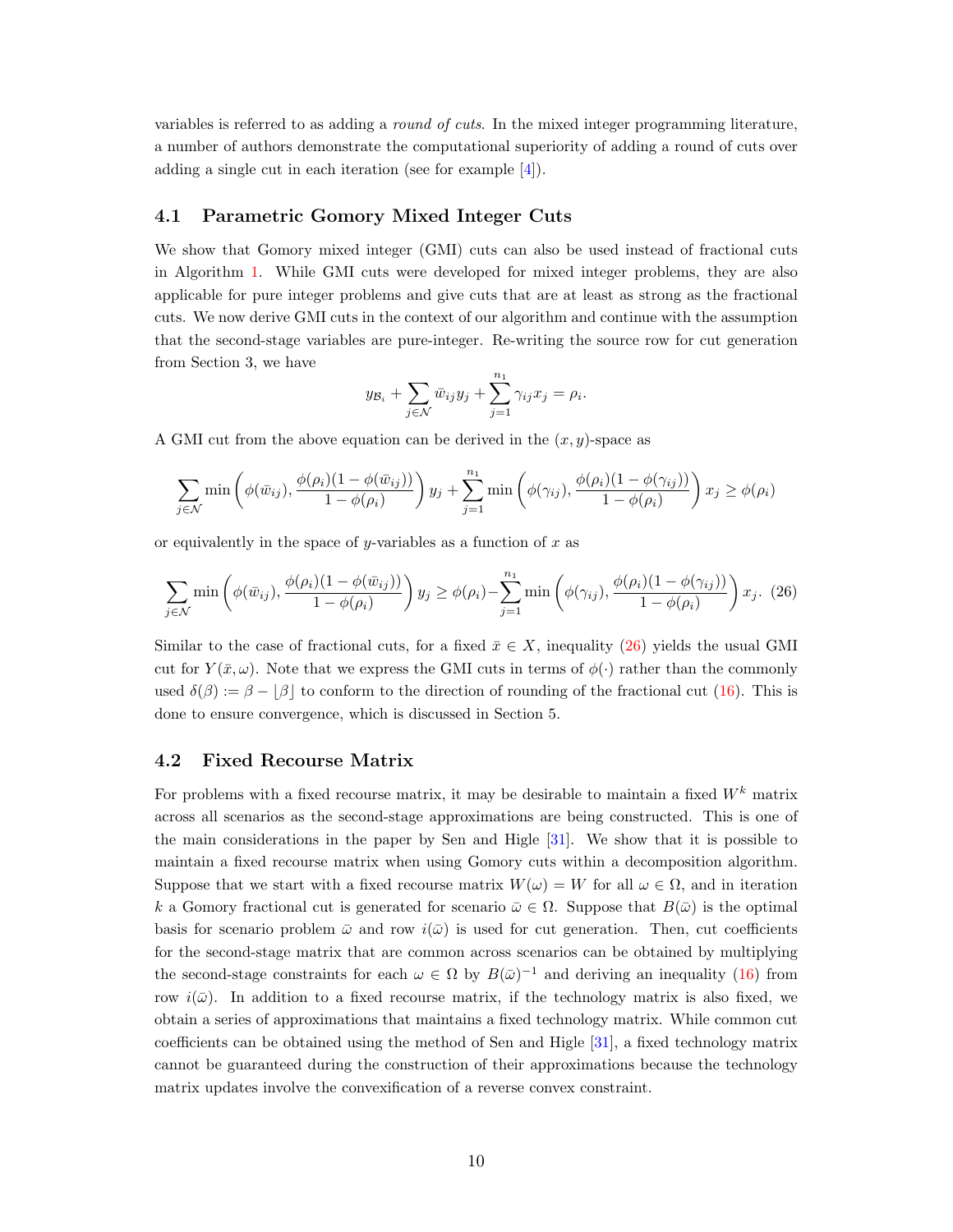#### <span id="page-10-1"></span>4.3 Partial Branch-and-Cut for Binary Second Stage

In this subsection we assume that some or all of the second-stage variables are binary, i.e.,  $y_j \in \{0,1\}$  for  $j \in J$  where  $J \subseteq \{1,\ldots,n_2\}$  and  $J \neq \emptyset$ . We show that strong approximations of the second-stage problems can be constructed using a partial branch-and-cut tree in which we branch on binary variables a few times. Tighter approximations may be of interest when the second-stage problems are difficult and have weak LP relaxation bounds. Our approach is somewhat similar to the algorithm in [\[34\]](#page-24-5). However, we do not solve a cut generating linear program to generate optimality cuts.

Let  $(\bar{x}, \omega) \in X \times \Omega$  be given. Without loss of generality, we will derive the parametric Gomory cuts in this setting for a generalized origin  $\bar{x} = 0$ . In the partial branch-and-cut approach, we solve the scenario problem  $\text{SP}(\bar{x}, \omega)$  and add a single Gomory cut or a round of Gomory cuts to the LP relaxation and re-solve the problem. We treat this step as generating cuts at the root node of a partial branch-and-cut tree. If the second-stage variables  $y_j, j \in J$  are fractional, we branch on one of these fractional variables. Let  $\sigma$  denote a node of a partial branch-and-cut tree for the second-stage problems. Let  $J_0^{\sigma}, J_1^{\sigma} \subseteq J$  denote the index set of the variables fixed at 0 and 1, respectively at node  $\sigma$  of the partial branch-and-cut tree. Further, we assume that the fixing of variables at the nodes is performed by adding the constraints  $y_j \leq 0, j \in J_0^{\sigma}$  and  $y_j \geq 1, j \in J_1^{\sigma}$  (see also Balas et al. [\[4\]](#page-22-0) for a similar approach to lifting GMI cuts in a branchand-cut scheme for deterministic MIPs). Since we can complement the binary second-stage variables  $j \in J_1^{\sigma}$  as well, we can obtain additional cut(s) [\(16\)](#page-6-0) using the basis for the nodal problem, which are globally valid not only for the scenario subproblem  $\text{SP}(\bar{x}, \omega)$ , but also for  $Y(x, \omega)$  for all  $x \in X$ . Therefore, we can potentially generate as many rounds of cuts as nodal problems in the partial branch-and-cut tree, all of which are globally valid for all  $x \in X$ . When the cuts generated at each node  $\sigma$  of the partial branch-and-cut tree are added to  $SP(\bar{x}, \omega)$  along with the root-node cuts, we get a bound that is at least as tight as the one obtained by adding a single round of cuts at the root node.

## <span id="page-10-0"></span>5 Finite Convergence

In this section, we prove the finiteness of Algorithm [1](#page-8-1) and its variants. Throughout this section, we write the second-stage solutions as  $y(x, \omega)$  to emphasize the convergence of the second-stage solutions for a particular  $(x, \omega) \in X \times \Omega$ . First, we state a few results needed for our convergence arguments.

<span id="page-10-2"></span>**Proposition 1** ([\[23\]](#page-24-11)). Let  $y(x, \omega)$  denote an extreme point of conv $(Y(x, \omega))$  for some  $(x, \omega) \in$  $X \times \Omega$ . Then there exists  $M(x,\omega) < \infty$  such that  $y_j(x,\omega) \leq M(x,\omega)$  with  $M(x,\omega) \in \mathbb{Z}$  for  $j = 1, \ldots, n_2$ .

Since  $(x, \omega)$  belong to a finite set  $X \times \Omega$ , there is no loss of generality in assuming a uniform upper bound  $y_j(x,\omega) \leq M = \sup_{(x,\omega)} \{M(x,\omega)\}\$ for all  $j = 1, \ldots, n_2, (x,\omega) \in X \times \Omega$ . For the sake of completeness, we include the following definition.

**Definition 1** (Lexicographic Order). Let  $v^1, v^2 \in \mathbb{R}^n$ .  $v^1$  is said to be lexicographically larger than  $v^2$  denoted as  $v^1 \succ v^2$  if there exists a k such that  $v^1_k > v^2_k$  and  $v^1_j = v^2_j$  for all  $j = 1, ..., k-1$ . We say that  $v^1$  is lexicographically larger than or equal to  $v^2$  denoted by  $v^1 \succeq v^2$ , if either  $v^1 \succ v^2$ or  $v^1 = v^2$ .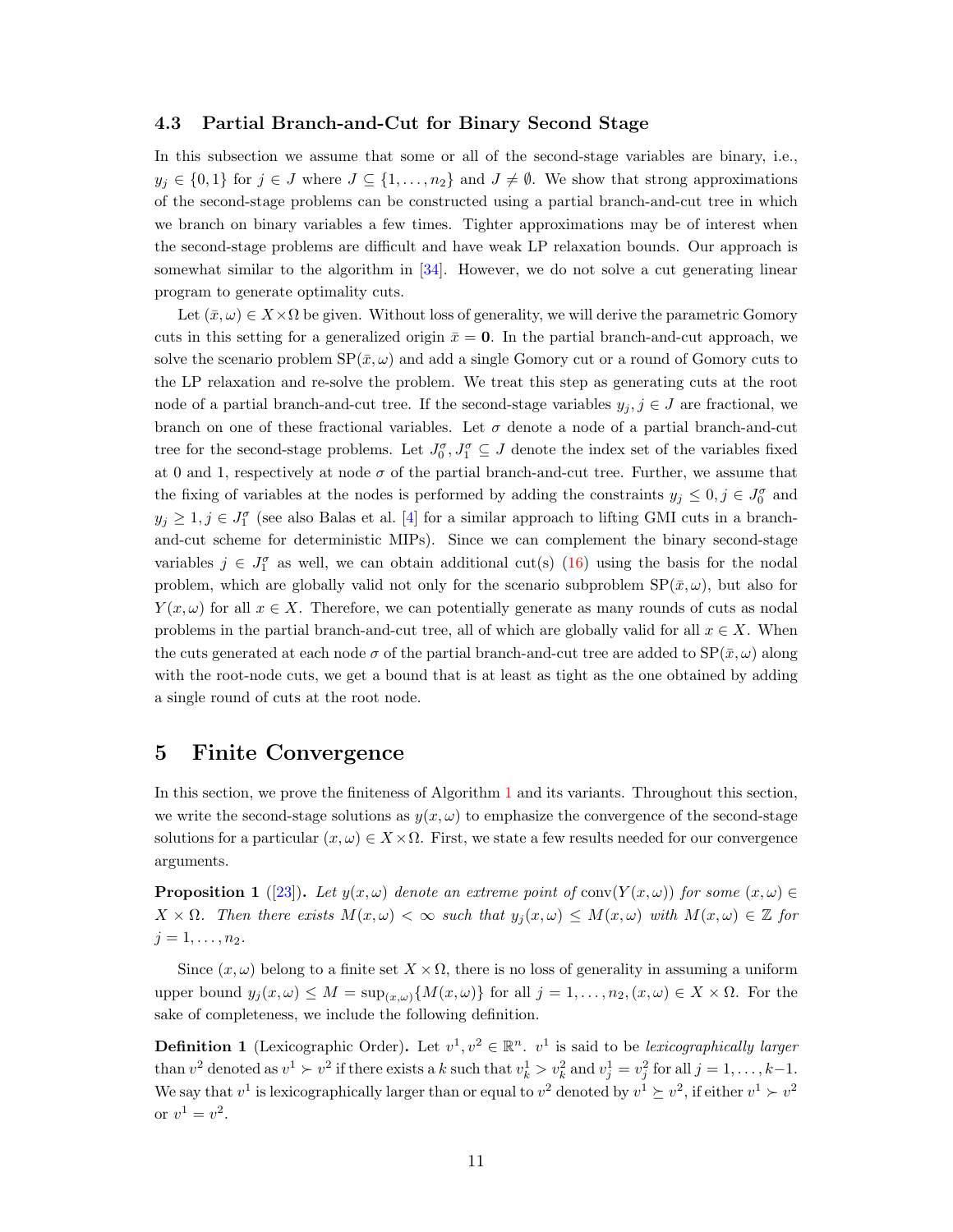Let  $\beta^- := \min(\beta, 0)$  and  $\beta^+ := \max(0, \beta)$ . From Proposition [1,](#page-10-2) it follows that if  $y(x, \omega) \in$  $Y(x, \omega)$  for  $(x, \omega) \in X \times \Omega$ , then

<span id="page-11-3"></span>
$$
\left(\sum_{j=1}^{n_2} g_j(\omega)^+ M, M, \dots, M\right)^\top \succeq y(x, \omega) \succeq \left(\sum_{j=1}^{n_2} g_j(\omega)^- M, 0, \dots, 0\right)^\top. \tag{27}
$$

The proof of convergence of Gomory's fractional cutting plane algorithm relies on the lexicographic dual simplex method [\[24,](#page-24-12) [23\]](#page-24-11). In this version of the simplex method, one begins with and maintains simplex tableaus that are lexicographically dual feasible, i.e., tableaus that are dual feasible and have all the nonbasic columns lexicographically smaller than zero. This is accomplished by using a lexicographic pivoting rule. This approach ensures that the simplex method does not cycle, and furthermore, guarantees that the lexicographically smallest optimal solution to the linear program, if it exists, is found in finitely many steps.

The following is a key result that establishes a rounding property of the Gomory fractional cutting plane algorithm and is used to prove the finiteness of Gomory's fractional cutting plane algorithm.

<span id="page-11-0"></span>**Proposition 2** ([\[24\]](#page-24-12)). Let  $(\bar{x}, \omega) \in X \times \Omega$  be given. Let  $y^t(\bar{x}, \omega)$  denote the lexicographically smallest optimal solution to  $SP<sup>t</sup>(\bar{x}, \omega), t = k - 1, k$ , where the updated subproblem  $SP<sup>k</sup>$  is formed by adding a Gomory cut [\(16\)](#page-6-0) corresponding to the smallest index source row of the fractional solution  $y^{k-1}(\bar{x}, \omega)$ . Let  $i_k$  denote the index of the variable used to form the Gomory cut, and define

<span id="page-11-1"></span>
$$
\alpha^{k}(\bar{x},\omega) := (y_0^{k-1}(\bar{x},\omega), y_1^{k-1}(\bar{x},\omega), \ldots, y_{i_k-1}^{k-1}(\bar{x},\omega), [y_{i_k}^{k-1}(\bar{x},\omega)], 0, \ldots, 0)^{\top}.
$$
 (28)

Then,

$$
y^{k}(\bar{x},\omega) \succeq \alpha^{k}(\bar{x},\omega) \succ y^{k-1}(\bar{x},\omega).
$$

The following result shows that for a given  $\bar{x} \in X$ , we obtain a lexicographically increasing sequence of  $\alpha^k(\bar{x}, \omega)$ 's.

<span id="page-11-2"></span>**Lemma 1.** Let  $(\bar{x}, \omega) \in X \times \Omega$  be given and let t, k denote two iterations such that  $t > k$ , and  $x^k = x^t = \bar{x}$  and  $y^j(\bar{x}, \omega)$  are non-integral for  $j = k, t$ . Then  $\alpha^t(\bar{x}, \omega) \succ \alpha^k(\bar{x}, \omega)$ .

*Proof.* It is sufficient to prove the result for the case in which  $t$  denotes the first iteration following k for which  $x^t = x^k = \bar{x}$ . For  $x^k = \bar{x}$ , we have

$$
y^k(x^k, \omega) \succeq \alpha^k(x^k, \omega),
$$

using Proposition [2.](#page-11-0) Since the inequalities added during iterations  $k + 1, \ldots, t - 1$  are valid for  $Y(x, \omega)$  for all  $x \in X$  and  $y^{j}(\bar{x}, \omega)$  is the lexicographically smallest optimal solution for  $SP<sup>j</sup>(\bar{x}, \omega)$ ,  $j = k, t - 1$ , we have for  $x<sup>t</sup> = \bar{x}$ 

$$
y^{t-1}(x^t, \omega) \succeq y^k(x^k, \omega).
$$

Furthermore, from [\(28\)](#page-11-1) we have

$$
\alpha^t(x^t, \omega) \succ y^{t-1}(x^t, \omega),
$$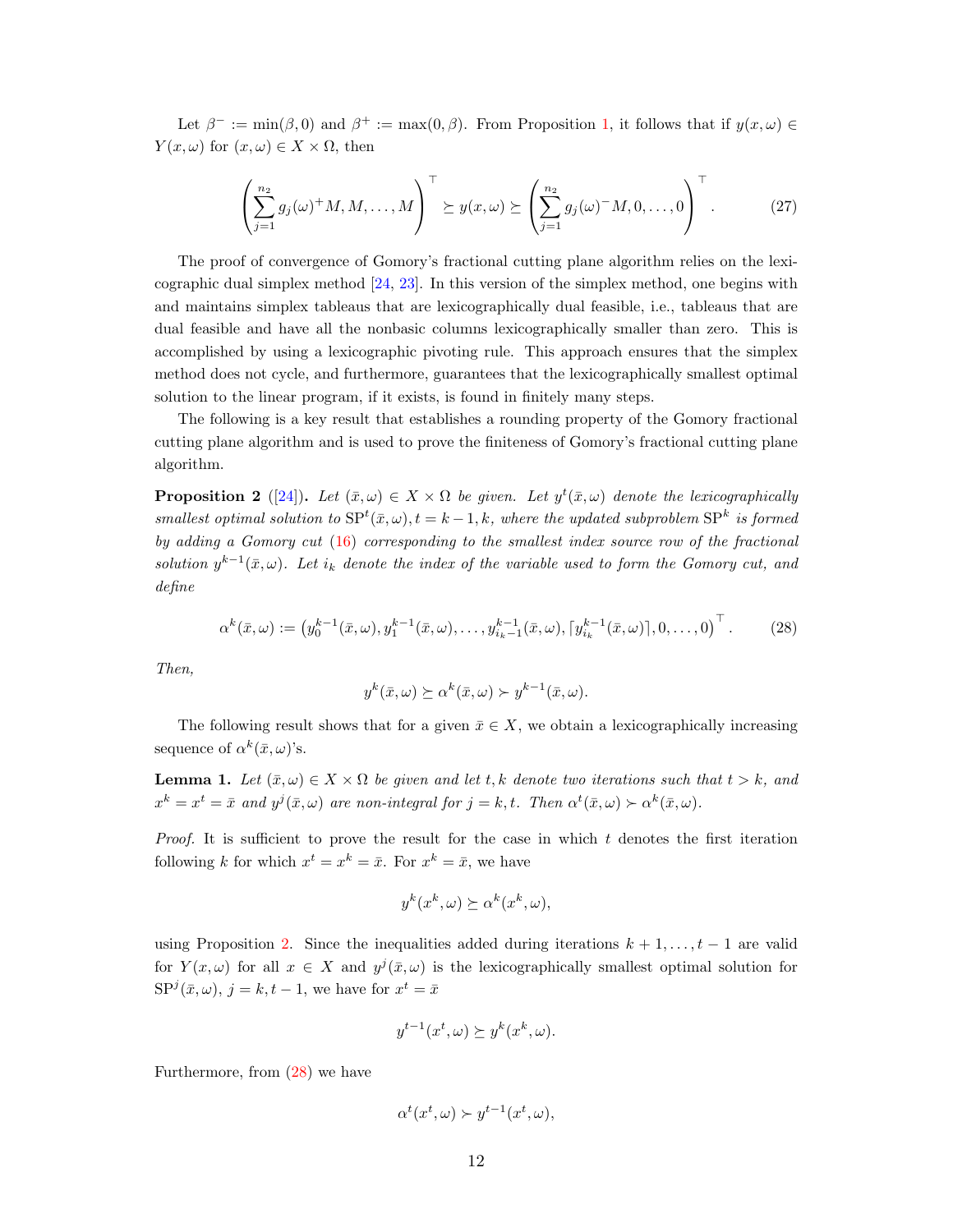and the result follows.

The next result shows that in the worst case, Algorithm [1](#page-8-1) finds integral solutions to the second-stage problems for a given  $(\bar{x}, \omega) \in X \times \Omega$ . In the following, if no cuts are generated at iteration k for scenario  $\omega$ ,  $y^{k-1}(x^k, \omega)$  and  $y^k(x^k, \omega)$  will denote the same vector.

<span id="page-12-0"></span>**Lemma 2.** Let  $(\bar{x}, \omega) \in X \times \Omega$  be given. Then there exists an integer  $K(\bar{x}, \omega)$ ,  $0 < K(\bar{x}, \omega) < \infty$ such that either the algorithm terminates in  $k < K(\bar{x}, \omega)$  iterations or  $y^k(\bar{x}, \omega) \in \mathbb{Z} \times \mathbb{Z}_+^{n_2}$  and  $f_{\ell}^{k}(\bar{x}, \omega) = f(\bar{x}, \omega)$  for all  $k \geq K(\bar{x}, \omega)$ .

*Proof.* Let  $\mathcal{K}(\bar{x}, \omega) := \{k_1, k_2, \ldots, k_s, \ldots\}$  denote a set of increasing iteration numbers such that  $k \in \mathcal{K}(\bar{x},\omega)$  if and only if  $x^k = \bar{x}$ . From Lemma [1,](#page-11-2) it follows that if  $y^{k_i-1}(x^{k_i},\omega), k_i \in \mathcal{K}(\bar{x},\omega)$ is fractional, then,

$$
\alpha^{k_1}(x^{k_1}, \omega) \prec \alpha^{k_2}(x^{k_2}, \omega) \prec \cdots \prec \alpha^{k_s}(x^{k_s}, \omega) \prec \cdots.
$$

Furthermore, from Proposition [2,](#page-11-0) we have  $y^k(x^k, \omega) \succeq \alpha^k(x^k, \omega)$  for all k. Since there are only finitely many  $y(\bar{x}, \omega)$  that satisfy [\(27\)](#page-11-3), this implies that in the worst case, we obtain an integer optimal solution to  $SP^{k}(\bar{x}, \omega)$  at some  $k = K(\bar{x}, \omega) \in \mathcal{K}(\bar{x}, \omega)$ . Finally, since the cuts generated for  $x \in X$  such that  $x \neq \bar{x}$  during iterations  $k \notin \mathcal{K}(\bar{x}, \omega)$  are also valid for  $Y(\bar{x}, \omega)$ , in any iteration  $k \geq K(\bar{x}, \omega)$ , we also have  $y^k(\bar{x}, \omega) \in \mathbb{Z} \times \mathbb{Z}_+^{n_2}$  and  $f_\ell^k(\bar{x}, \omega) = f(\bar{x}, \omega)$ .  $\Box$ 

The next result shows that Algorithm [1](#page-8-1) is finite.

**Theorem [1](#page-8-1).** Suppose that Assumptions  $(A1)-(A5)$  are satisfied. Then, Algorithm 1 finds an optimal solution to [\(1\)](#page-1-0)-[\(7\)](#page-1-1) with  $\mathcal{X} = \{x \in \mathbb{B}^{n_1}\}\$  and  $\mathcal{Y} = \{y \in \mathbb{Z} \times \mathbb{Z}_{+}^{n_2}\}\$ in finitely many iterations.

*Proof.* Let  $K = \sup_{(x,\omega)\in X\times\Omega} K(x,\omega)$ , where  $K(x,\omega)$  is defined in Lemma [2.](#page-12-0) Since there are finitely many  $(x, \omega) \in X \times \Omega$ , Lemma [2](#page-12-0) implies that  $K < \infty$ . It follows that in the worst case, for  $k \geq K$ , we obtain  $y^k(x^k, \omega) \in \mathbb{Z} \times \mathbb{Z}_+^{n_2}$  and  $f_\ell^k(x^k, \omega) = f(x^k, \omega)$ , for all  $\omega \in \Omega$  and no second-stage cuts are generated after iteration  $k > K$ . Then, the convergence of Algorithm [1](#page-8-1) follows from the convergence of the Benders' or L-shaped methods.  $\Box$ 

Corollary 1. Suppose that Assumptions (A1)-(A5) are satisfied.

- (a) The multicut, round-of-cuts, and the Gomory mixed integer-cut implementations find an optimal solution to [\(1\)](#page-1-0)-[\(7\)](#page-1-1) with  $\mathcal{X} = \{x \in \mathbb{B}^{n_1}\}\$  and  $\mathcal{Y} = \{y \in \mathbb{Z} \times \mathbb{Z}_{+}^{n_2}\}\$ in finitely many iterations.
- (b) Suppose that we begin with a fixed recourse matrix  $W(\omega) = W$  for all  $\omega \in \Omega$ . Then the fixed recourse matrix implementation finds an optimal solution to [\(1\)](#page-1-0)-[\(7\)](#page-1-1) with  $\mathcal{X} = \{x \in \mathbb{B}^{n_1}\}\$ and  $\mathcal{Y} = \{ y \in \mathbb{Z} \times \mathbb{Z}_{+}^{n_2} \}$  in finitely many iterations.
- (c) The branch-and-cut implementation finds an optimal solution to [\(1\)](#page-1-0)-[\(7\)](#page-1-1) with  $\mathcal{X} = \{x \in$  $\mathbb{B}^{n_1}$  and  $\mathcal{Y} = \{y \in \mathbb{Z} \times \mathbb{Z}_+^{n_2}, 0 \le y_j \le 1, j \in J\}$ , where  $J \subseteq \{1, \ldots, n_2\}$ ,  $J \ne \emptyset$ , in finitely many iterations.

Proof. The convergence of all the alternative implementations follows automatically from the arguments given in Lemmas [1](#page-11-2) and [2.](#page-12-0) Indeed, this is obvious for the multicut implementation. For the round-of-cuts and the partial branch-and-cut implementations, since all the cuts including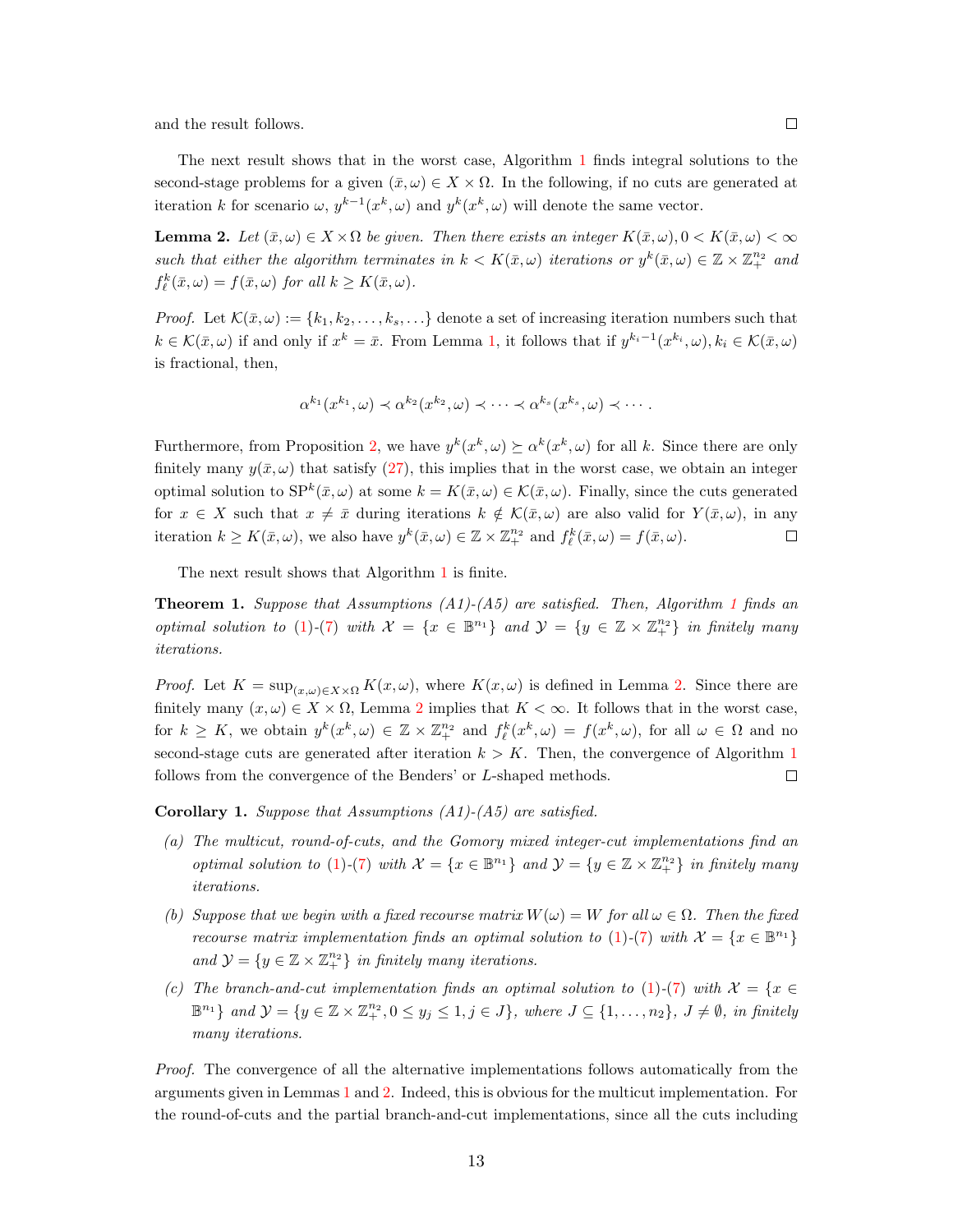the one generated from the first fractional source row are present, these results hold. For the Gomory mixed integer cut implementation, it can be shown that Proposition [2](#page-11-0) holds (c.f. [\[17\]](#page-23-1)) and as a result, Lemmas [1](#page-11-2) and [2](#page-12-0) hold for this case as well. For the fixed recourse matrix implementation, although only one scenario is used to derive the common cuts, note that in the worst case, Gomory cuts for each scenario will be generated eventually. Thus, Lemma [1](#page-11-2) holds and convergence follows.  $\Box$ 

Several remarks are in order.

Remark 3. Note that in Line [3](#page-8-2) of the algorithm, the lexicographic dual simplex method only ensures the convergence of the simplex method. However, the lexicographic dual simplex method in Line [9](#page-8-3) is crucial to ensure the rounding property of Proposition [2](#page-11-0) when Gomory cuts are added to the LP subproblems and re-optimized.

Remark 4. A number of finite cutting plane algorithms for deterministic MIP problems rely on 'memory' to prove finiteness. For example, in the case of disjunctive cutting plane methods for MIPs, one maintains a memory of row indices for binary MIPs [\[33,](#page-24-13) [3\]](#page-22-2) or a tree for general bounded MIPs [\[13\]](#page-23-14) to obtain sequential convexification. These ideas are carried over to the SMIP case to show convergence of the decomposition algorithms based on disjunctive methods [\[31\]](#page-24-1). On the other hand, in Gomory's algorithm one can implicitly associate a lexicographic enumeration tree [\[23\]](#page-24-11) that automatically provides this memory. For the SIP case, we can associate a lexicographic enumeration tree for each  $Y(x, \omega)$  where  $(x, \omega) \in X \times \Omega$ . Although a particular  $\bar{x} \in X$  may reappear only after a few iterations, Lemma [1](#page-11-2) shows that the trees corresponding to  $Y(\bar{x}, \omega)$ ,  $\omega \in \Omega$  are preserved and they get pruned whenever cuts are generated for these sets. In this sense, Lemma [1](#page-11-2) offers a broader characterization of convergence of algorithms that use Gomory cuts.

Remark 5. In the algorithms for SMIPs based on the disjunctive decomposition schemes, higher dimensional cut generating linear programs (CGLPs), which themselves have the structure of two-stage stochastic linear programs, are solved to obtain cuts and the right-hand sides functions. On the other hand, the parametric Gomory cuts developed in our framework can be obtained by relatively simple operations. Indeed, the computationally expensive tasks for computing cuts in our algorithm involve lexicographic pivoting and computing  $\Gamma(\omega)$  and  $\rho(\omega)$ . Zanette et al. [\[40\]](#page-25-2) suggest guidelines for the implementation of a method that obtains the lexicographically smallest solution without performing lexicographic pivots.

### <span id="page-13-0"></span>6 Examples from the Literature

In this section we illustrate Algorithm [1](#page-8-1) using examples from the literature. Our goal here is to illustrate the algorithm via a prototype and exclude any extraneous features. Therefore, we first implement Algorithm [1](#page-8-1) in MATLAB (version 2011b). Our implementation includes a full-tableau lexicographic dual simplex method to solve the subproblems. We solve the master problems using pure branch-and-bound with CPLEX. The second-stage cuts are derived from a source row as Chv $\delta$ tal cuts [\[14\]](#page-23-3), which are equivalent to the fractional cuts and ensure integer cut coefficients. Consider the following example that appears in Sen et al. [\[32\]](#page-24-14), which is a variation of an example from Schultz et al. [\[29\]](#page-24-10).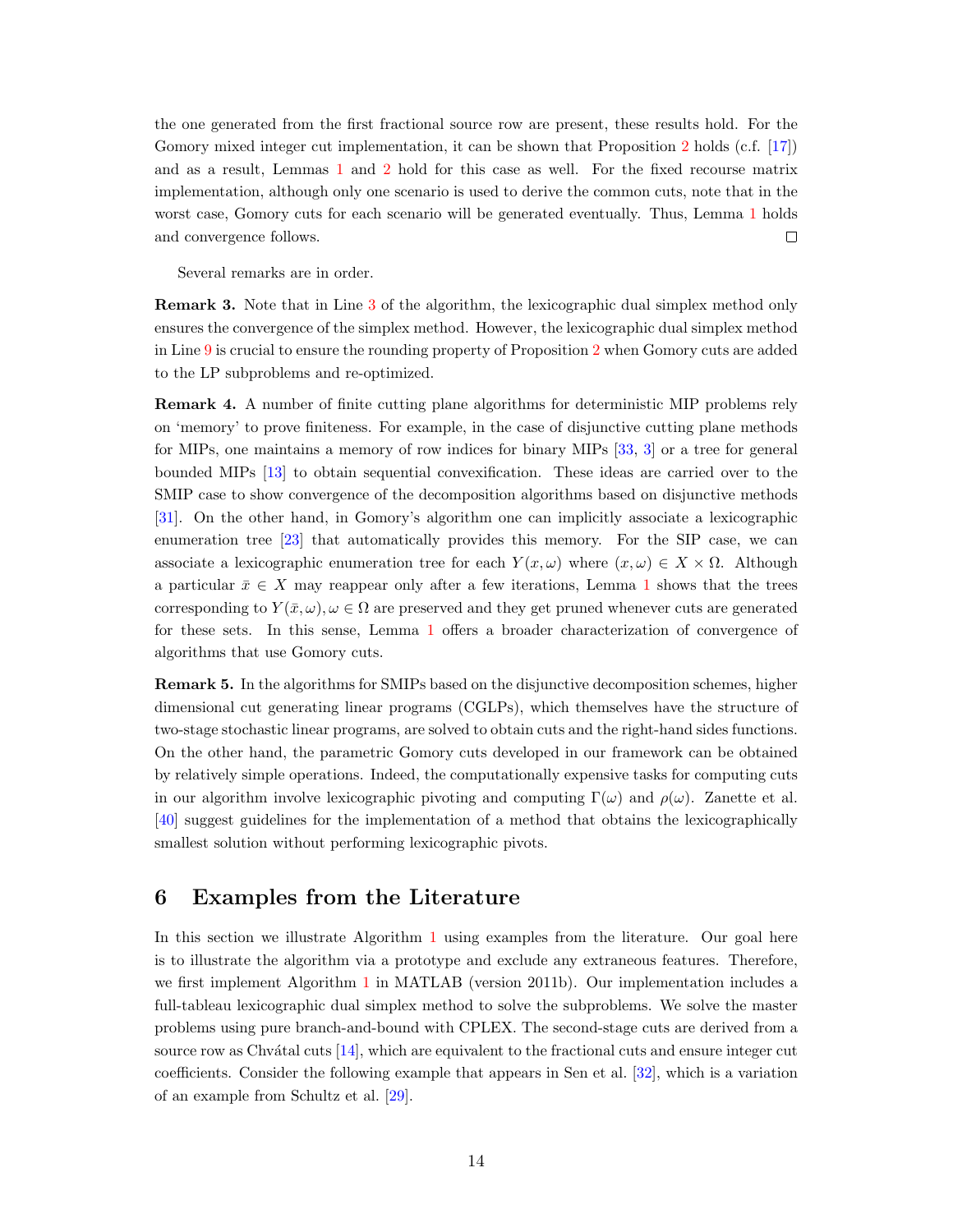<span id="page-14-0"></span>Example 1.

$$
\min -1.5x_1 - 4x_2 + \mathbb{E}[f(x, \tilde{\omega})]
$$
  

$$
x \in \{0, 1\}^2
$$

where,

$$
f(x, \omega) = \min y_0
$$
  
\n
$$
y_0 + 16y_1 + 19y_2 + 23y_3 + 28y_4 - 100R = 0
$$
  
\n
$$
2y_1 + 3y_2 + 4y_3 + 5y_4 - R \le r_1(\omega) - x_1
$$
\n(29)

<span id="page-14-4"></span><span id="page-14-3"></span><span id="page-14-1"></span>
$$
6y_1 + 1y_2 + 3y_3 + 2y_4 - R \le r_2(\omega) - x_2 \tag{30}
$$

$$
y_0 \in \mathbb{Z}, y_i \in \{0, 1\}, i = 1, \dots, 4, R \in \mathbb{Z}_+, \tag{31}
$$

Here  $\Omega = {\omega_1, \omega_2}, p_{\omega_1} = p_{\omega_2} = 0.5, (r_1(\omega_1), r_2(\omega_1)) = (5, 2)$  and  $(r_1(\omega_2), r_2(\omega_2)) = (10, 3)$ . The variable  $R$  is an artificial variable that ensures the relatively complete recourse property. In  $[32]$ , the authors assume that R is continuous. The following steps illustrate the execution of Algorithm [1](#page-8-1) on Example [1.](#page-14-0) In the interest of brevity, we only give partial details of the first iteration. We also give a few details of iteration 2, which is used later in this section to illustrate the partial branch-and-cut implementation.

**Initialization.** We put  $LB^1 = -\infty, UB^1 = +\infty, T^0(\omega_1) = T^0(\omega_2) = T, W^0(\omega_1) = W^0(\omega_2) = T$  $(W I)$  and  $r^{0}(\omega_{i}) = r(\omega_{i}), i = 1, 2$ , where I is a  $6 \times 6$  identity matrix corresponding to the slack variables. We start with an initial solution  $x^1 = (1, 1)$ .

**Iteration 1.** Upon solving the subproblems with  $x^1$ , we obtain an integral solution to  $SP^0(x^1, \omega_1)$ and a non-integral solution  $y(\omega_2) = (-33, 0, 1, 0, 0.5, 0)^\top$  to  $SP^0(x^1, \omega_2)$ . For ease of exposition, in the following cut derivation, we do not include the dependence of y on  $\omega_2$  explicitly and represent the final cuts in terms of structural variables  $y_1, \ldots, y_4, R$ . We generate a cut from the source row corresponding to  $y_4$  for  $\omega_2$  as follows: By multiplying with the basis inverse corresponding to the LP optimal solution of  $SP<sup>0</sup>(x<sup>1</sup>, \omega<sub>2</sub>)$ , we get the source row as

$$
3y_1 + 1.5y_3 + y_4 - 0.5R + 0.5s_2 - 0.5s_4 = 1 - 0.5x_2,
$$

where  $s_2$  and  $s_4$  are the slacks corresponding to [\(30\)](#page-14-1) and  $y_2 \leq 1$ , respectively. Note here that  $\rho_i = 1$  and  $\Gamma_i = (0 \quad -0.5)$ , and  $\mathcal{B}_i = 4$ . Since  $x_2 = 1$  in the current first-stage solution, we complement  $x_2$  using  $x_2' = 1 - x_2$ . Re-writing the source row by rearranging the terms, we get

$$
-0.5x_2' + 3y_1 + 1.5y_3 + y_4 - 0.5R + 0.5s_2 - 0.5s_4 = 0.5.
$$

The corresponding Chvátal cut obtained by substituting out the slack variables is

<span id="page-14-2"></span>
$$
3y_1 + y_2 + y_3 + y_4 - R \le 2 - x_2. \tag{32}
$$

Note that if we derive the Gomory fractional cut instead of the Chvatal cut, after simplification, we obtain the same inequality [\(32\)](#page-14-2).

We then obtain  $r^1(\omega_2)$ ,  $W^1(\omega_2)$  and  $T^1(\omega_2)$  by adding the cut coefficients of [\(32\)](#page-14-2) to  $r^0(\omega_2)$ ,  $W^0(\omega_2)$  and  $T^0(\omega_2)$ , respectively. With the updated matrices, we optimize  $SP^1(x^1, \omega_2)$  using the lexicographic dual simplex method and obtain the solution  $y(\omega_2) = (-28, 0, 0, 0, 1, 0)^\top$ . Since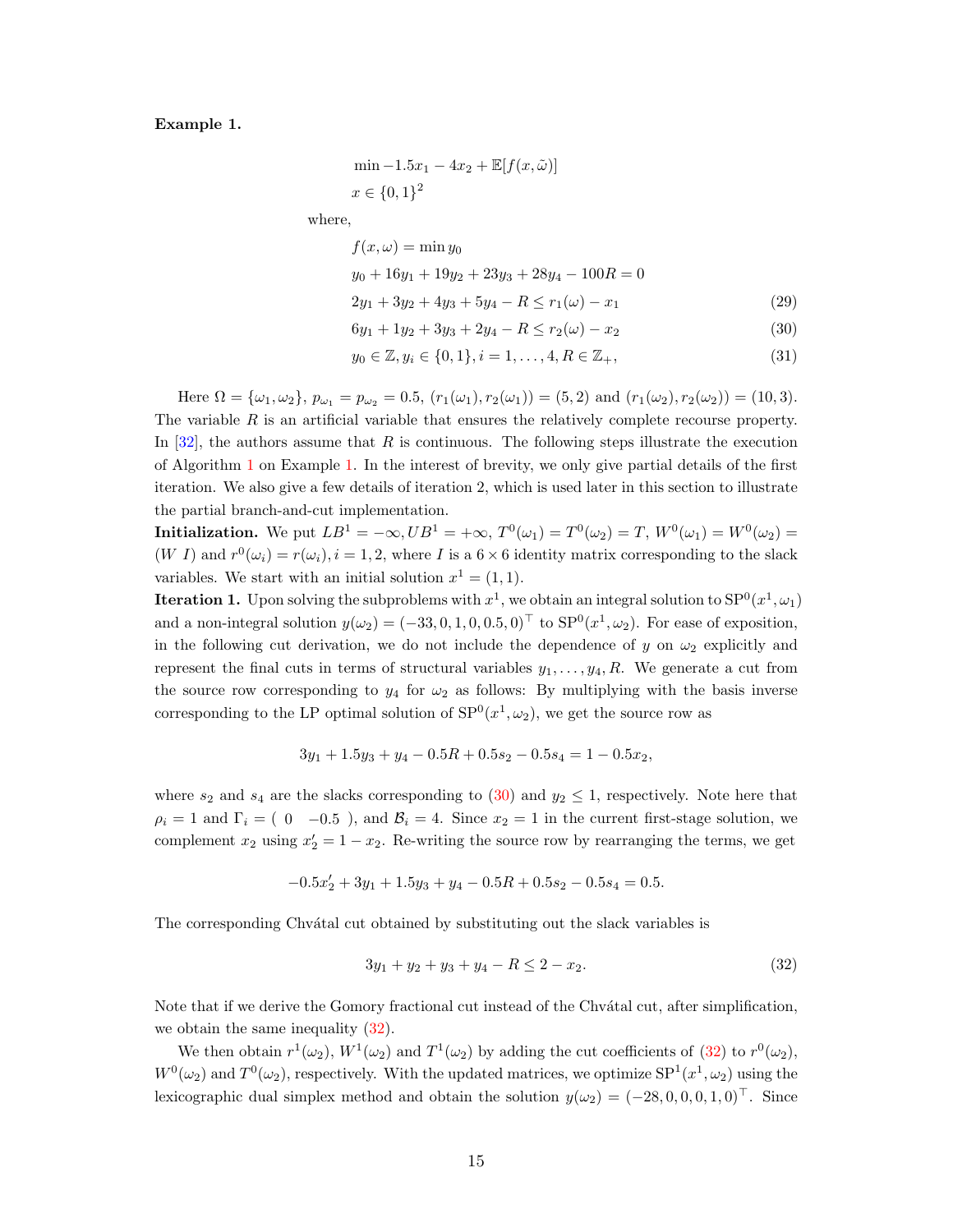<span id="page-15-0"></span>

| $-0.000$ $-0.01$ $-0.000$ |                  |                                                 |                                           |                             |                                             |      |           |             |  |  |
|---------------------------|------------------|-------------------------------------------------|-------------------------------------------|-----------------------------|---------------------------------------------|------|-----------|-------------|--|--|
| $\kappa$                  | $\boldsymbol{x}$ | $R^{\kappa-1}$<br>$(x^k, \omega_1)$<br><u>д</u> | $fk-1/$<br>$x^k$<br>$^{\circ}, \omega_2)$ | $f_{\ell}^k(x^k, \omega_1)$ | $f_{\ell}^k(x^k)$<br>$^{\circ}, \omega_2$ , | Cuts | $I\,Dk+1$ | $IIR^{k+1}$ |  |  |
|                           | <b>LAL</b>       | -19                                             | $-33$                                     |                             | $-28\,$                                     |      | $-41.5$   | $-29$       |  |  |
|                           | 1,0              | $-25.14$                                        | –47                                       | $-25$                       |                                             |      | $-39$     | $-29$       |  |  |
| $\mathbf{Q}$<br>್         | (0,0)            | $-30.38$                                        | -47                                       | $-28.33$                    |                                             |      | $-37.67$  | $-29\,$     |  |  |
| $\overline{4}$            | (0,0)            | $-28.33$                                        | -47                                       | $-28$                       |                                             |      | $-37.5$   | –37.5       |  |  |

Table 1: Decomposition with Gomory cuts for Example 1

we have obtained a feasible solution, we update the upper bound  $UB^2 = -29$ . Using the dual multipliers for the scenario subproblems, we construct an optimality cut [\(21\)](#page-7-0). The updated master problem MP<sup>1</sup> is

$$
\min -1.5x_1 - 4x_2 + \eta
$$
  
\n
$$
\eta \ge 16.5x_2 - 40
$$
  
\n
$$
x \in \{0, 1\}^2, \eta \in \mathbb{R}.
$$

The solution of this master problem yields a lower bound  $LB^2 = -41.5$  with  $x^2 = (1,0)$ . **Iteration 2.** The scenario solution with  $x^2 = (1,0)$  is  $y(\omega_1) = (-25.1538, 0.1154, 1, 0, 0.1538, 0)^{\top}$ for  $\omega_1$  and  $y(\omega_2)$  is integral. The cut corresponding to  $y_0$  for  $\omega_1$  is

<span id="page-15-1"></span>
$$
6y_1 + 2y_2 + 3y_3 + 3y_4 - 2R \le 4 - x_1. \tag{33}
$$

Note that we substituted out  $y_0$  from the cut and expressed it in terms of the structural variables. Updating the matrices for  $\omega_1$  using this cut and optimizing  $SP^2(x^2, \omega_1)$ , we get a new solution  $y(\omega_1) = (-25, 0.0556, 1, 0.2222, 0, 0)^\top$ . Since we have not found a feasible solution, we set  $UB^3 = UB^2 = 29$ . We add the optimality cut  $\eta \geq 3.167x_1 + 4.5x_2 - 39$  and when we solve the updated master problem, we a new lower bound lower bound  $LB^3 = -39$  and  $x^3 = (0,0)$ .

In Tables [1](#page-15-0) and [2,](#page-16-0) we provide a summary of iterations of our algorithm and the  $D^2$  algorithm of Sen and Higle  $[31]$ , respectively on Example [1.](#page-14-0) In these tables, k indicates the iteration number,  $f_{\ell}^{k-1}(x^k,\omega_s)$ ,  $s = 1,2$  denote the objective function values of the LP relaxation of the scenario sub-problems and  $f_{\ell}^{k}(x^{k}, \omega_{s}), s = 1, 2$ , denote the objective function values after Gomory cut addition at iteration  $k$ . If no cut is generated for a scenario, it is indicated by '-'. Finally, Cuts,  $LB^{k+1}$  and  $UB^{k+1}$  denote the number of Gomory cuts added in the second stage, the lower and upper bounds, respectively at the end of the iteration. From these tables, we observe that using Algorithm [1,](#page-8-1) we obtain the optimal solution with one additional iteration than number of iterations used by the  $D<sup>2</sup>$  algorithm. However, as discussed earlier, cut generation in the  $D^2$  algorithm involves the solution of higher dimensional CGLP and right-hand-side convexification linear programs. On the other hand, cut generation in Algorithm [1](#page-8-1) is relatively inexpensive. Another advantage of our algorithm is that we can warm-start the dual simplex method for the scenario subproblems using the basis generated in the previous iteration. In total, only 13 lexicographic dual simplex pivots are performed in the second stage during the execution of Algorithm [1](#page-8-1) in the MATLAB implementation.

Next, we illustrate how globally valid cuts can be generated when branch-and-cut is incorporated into the second-stage problems using Example [1.](#page-14-0) We focus our attention on it-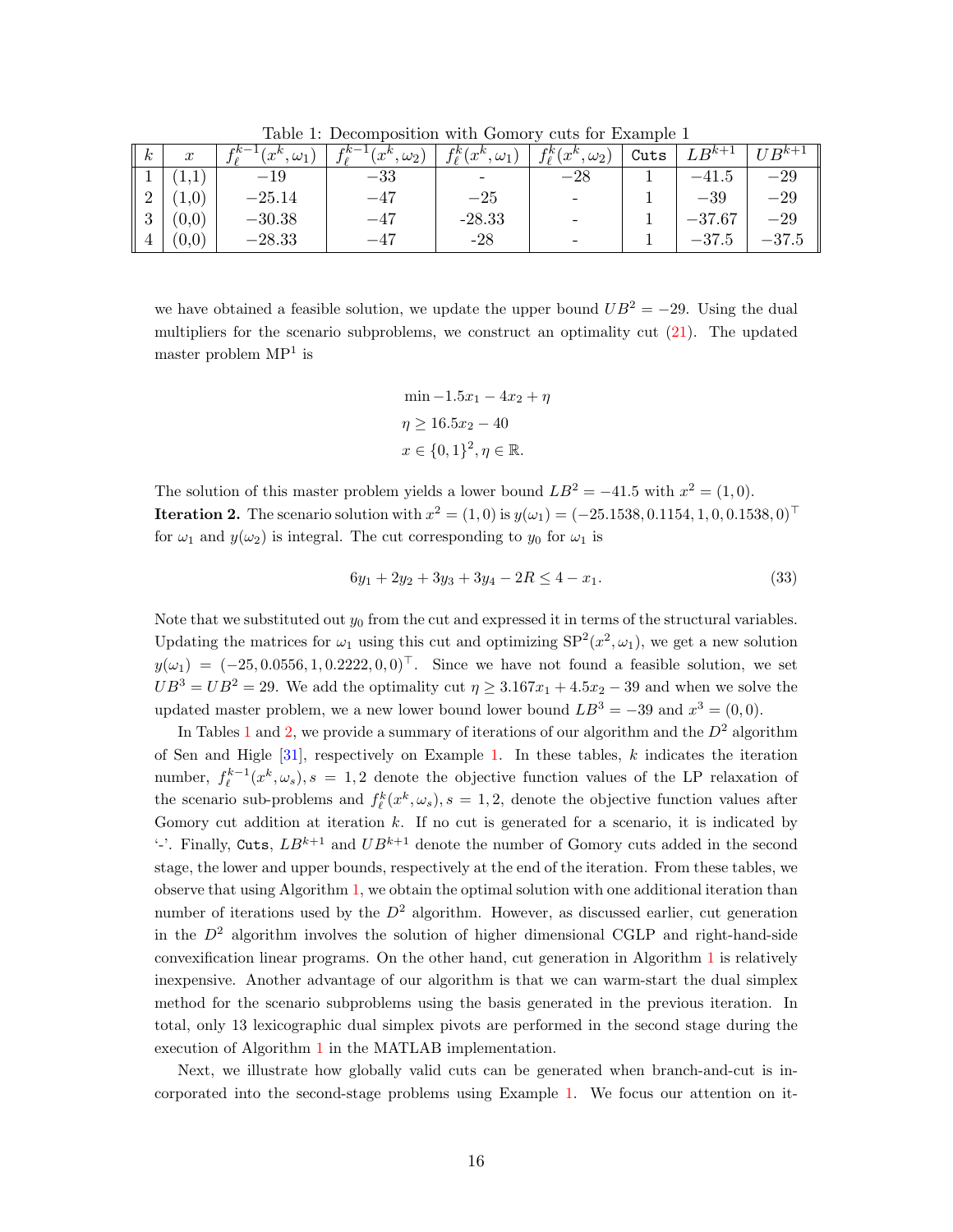<span id="page-16-0"></span>

| $\kappa$  |             |          | $f_{\ell}^{k-1}(x^k,\omega_1)   f_{\ell}^{k-1}(x^k,\omega_2)   f_{\ell}^k(x^k,\omega_1)   f_{\ell}^k(x^k,\omega_2)$ |         |         | ∣ Cuts <sup>∣</sup> | $\perp LB^{k+1}$ . | $UB^{k+1}$ |  |  |  |
|-----------|-------------|----------|---------------------------------------------------------------------------------------------------------------------|---------|---------|---------------------|--------------------|------------|--|--|--|
|           | <b>Time</b> | $-19$    | $-33$                                                                                                               |         | $-29.2$ |                     | $-41.5$            |            |  |  |  |
|           | (1,0)       | $-25.13$ | -47                                                                                                                 | $-25.0$ | -       |                     | $-38.5$            | $+\infty$  |  |  |  |
| $\perp 3$ | (0,0)       | $-28$    |                                                                                                                     | -       | -       |                     | $-37.5$            | $-37.5$    |  |  |  |

Table 2: Disjunctive Decomposition for Example 1

eration 2 and  $\omega_1$  and drop the dependence of y on  $\omega_1$  in the following discussion. Recall that in this iteration, we add the cut [\(33\)](#page-15-1) to  $SP<sup>1</sup>(x<sup>2</sup>, \omega_1)$  to obtain a fractional solution  $y =$  $(-25, 0.0556, 1, 0.2222, 0, 0)$ <sup>T</sup>. We may treat this as adding a cut at the root node of a partial branch-and-cut tree for the scenario subproblem. We then create two new branches with  $y_1 \leq 0$ and  $y_1 \geq 1$ . In the following, we discuss cut generation in this partial branch-and-cut tree for the first child node  $y_1 \leq 0$ . Solving the linear relaxation of the first node, we obtain a fractional solution  $y = (-24.75, 0, 1, 0.25, 0, 0)^\top$ . The source row corresponding to  $y_0$  is

$$
y_0 - 0.75y_4 - 94.25R - 5.75s_1 - 1.75s_4 - 4.5s_8 = -30.5 + 5.75(1 - x_1'),
$$

where  $s_1, s_4, s_8$  are slacks corresponding to [\(29\)](#page-14-3),  $y_2 \le 1$  and  $y_1 \le 0$ , respectively. The Chvátal cut expressed in terms of the structural variables is

$$
2y_1 + 3y_2 + 3y_3 + 3y_4 - R \le 4 - x_1
$$

Note that this cut is globally valid for  $Y(x, \omega_1)$  for all  $x \in X$ . Adding this cut to the root node LP with  $x^2 = (1,0)$  and re-optimizing, we obtain a solution  $(-23.81, 0.09, 0.44, 0, 0.5, 0)^\top$ . Adding an optimality cut using the dual multipliers from this solution and solving the updated master problem, we obtain a lower bound  $LB^3 = -38.47$ . We observe that this lower bound (using branch-and-cut) is an improvement on the previously obtained lower bound of −39, which was produced with a pure cutting plane implementation, at iteration 2..

<span id="page-16-1"></span>Example 2. In this example, we make all the second-stage variables from Example [1](#page-14-0) general integer, i.e., replace [\(31\)](#page-14-4) by the following:

$$
y_0 \in \mathbb{Z}, y_i \in \{0, 1, \ldots, 5\}, i = 1, \ldots, 4, R \in \mathbb{Z}_+
$$

and in addition, assume that  $(r_1(\omega_1), r_2(\omega_1)) = (10, 4)$  and  $(r_1(\omega_2), r_2(\omega_2)) = (13, 8)$  $(r_1(\omega_2), r_2(\omega_2)) = (13, 8)$  $(r_1(\omega_2), r_2(\omega_2)) = (13, 8)$ . Table 3 gives the sequence of iterations for our algorithm on Example 2 using the single-cut implementation. Note that the  $D^2$  algorithm of Sen and Higle [\[31\]](#page-24-1) is not designed for problems with general integer variables in the second stage. Figure [1](#page-18-0) shows the manner in which approximations in the  $(x_1, x_2, z)$  $(x_1, x_2, z)$  $(x_1, x_2, z)$ -space are constructed by our algorithm for Example 2 using the single-cut implementation, where  $z = c^{\top}x + \eta$ . In 1(a) we plot the function  $z_{\ell}(x) := c^{\top}x + \mathbb{E}[f_{\ell}(x,\tilde{\omega})]$ , where  $f_{\ell}(x,\tilde{\omega}) := f_{\ell}^{0}(x,\tilde{\omega})$  is the objective value of the initial linear relaxation of the second-stage problems, which provides the best approximation available at the beginning of the algorithm. In addition, the four black circles represent the points  $c^{\top} x + \mathbb{E}[f(x, \tilde{\omega})]$  evaluated at the extreme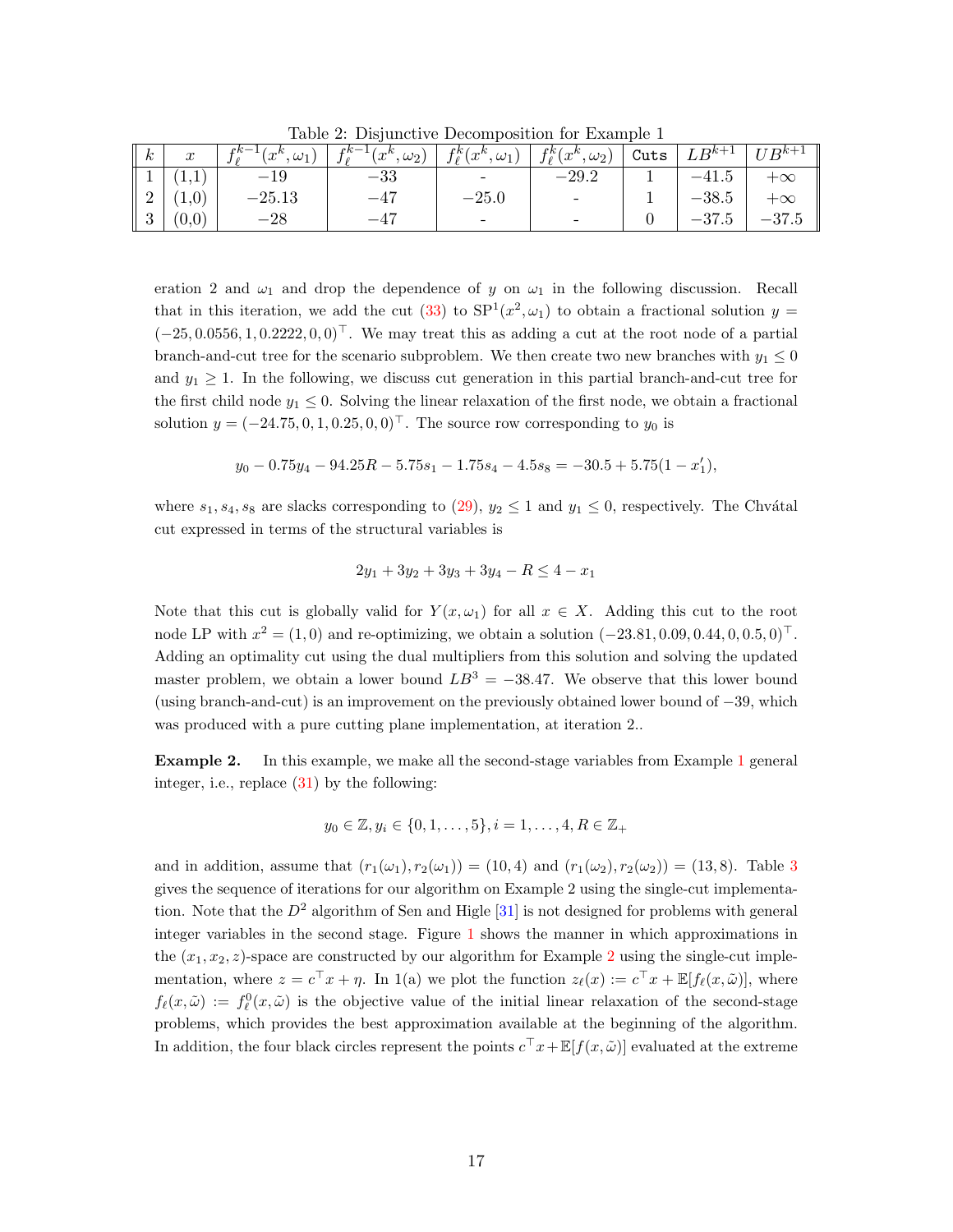<span id="page-17-0"></span>

| $\kappa$       | $\boldsymbol{x}$ | $fk-1$<br>$x^k$<br>$^{\prime},\omega_1$ ) | $fk-1$<br>$x^k$<br>$^{\prime},\omega_2$ ) | $f_\ell^k($<br>$(x^k, \omega_1)$ | $f_{\ell}^k(x^k, \omega_2)$ | Cuts | $LB^{k+1}$ | $UB^{k+1}$ |
|----------------|------------------|-------------------------------------------|-------------------------------------------|----------------------------------|-----------------------------|------|------------|------------|
|                | 1,1)             | $-57$                                     | $-77.88$                                  |                                  | $-77$                       |      | $-77.56$   | $+\infty$  |
| $\overline{2}$ | (0,1)            | $-57$                                     | $-84$                                     |                                  | $-83.29$                    |      | $-74.38$   | $+\infty$  |
| 3              | (0,0)            | $-63.75$                                  | $-84.63$                                  | $-61.5$                          | $-84$                       | 2    | $-74.14$   | $+\infty$  |
| 4              | (0,1)            | $-57$                                     | $-83.29$                                  |                                  | $-82.67$                    |      | $-73.83$   | $+\infty$  |
| 5              | (0,1)            | $-57$                                     | $-82.67$                                  |                                  | $-80.5$                     |      | $-72.75$   | $+\infty$  |
| 6              | (0, 0)           | $-61.5$                                   | $-84$                                     | $-57$                            | $-81.45$                    | 2    | $-72.75$   | $+\infty$  |
|                | (0,1)            | $-57$                                     | $-80.5$                                   |                                  | $-80$                       |      | $-72.5$    | $-72.5$    |

Table 3: Algorithm 1 (single cut) for Example 2

Table 4: Algorithm 1 (round of cuts) for Example 2

<span id="page-17-1"></span>

| $\kappa$          | $\boldsymbol{x}$ | $fk-1/$<br>$x^k$<br>$^{\prime},\omega_1^{}$ | $fk-1/$<br>$(x^k,\omega_2)$ | $f_{\ell}^k(x^k,\omega_1)$ | $f_{\ell}^k(x^k,\omega_2)$ | Cuts | $LB^{k+1}$ | $U B^{k+1}$ |
|-------------------|------------------|---------------------------------------------|-----------------------------|----------------------------|----------------------------|------|------------|-------------|
|                   | <b>L.L</b>       | $-57$                                       | $-77.88$                    |                            | $-76.25$                   | ◡    | $-77.56$   | $+\infty$   |
| $\Omega$          | (0,1)            | $-57$                                       | $-84$                       |                            | $-83.44$                   |      | $-75.88$   | $+\infty$   |
| $\mathbf{Q}$<br>◡ | (0,0)            | $-63.75$                                    | $-84.63$                    | $-58$                      | $-84$                      | O    | $-74.22$   | $+\infty$   |
| $\overline{4}$    | (0,1)            | $-57$                                       | $-83.44$                    |                            | $-80$                      |      | $-72.5$    | $-72.5$     |

points of the  $[0, 1]$ -box in  $\mathbb{R}^2$ . Let

$$
z^{k}(x) := c^{\top}x + \max_{t=1,\ldots,k}\left\{\sum_{\omega \in \Omega} p_{\omega}(u^{t}(\omega))^{\top}(r^{t}(\omega) - T^{t}(\omega)x)\right\}.
$$

In  $1(b)$ ,  $1(c)$  and  $1(d)$ , in addition to the linear relaxation and the four feasible points for the SIP, we plot the functions  $z^3(x)$ ,  $z^5(x)$  and  $z^7(x)$ , respectively. Figure 1(d) shows that after 7 optimality cuts are added, the approximation intersects the optimal solution  $(0, 1, -72.5)$  and the algorithm terminates. Figure 1 highlights how the lifting of Gomory cuts allows us to avoid representing sub-additive functions in the master problem and instead, construct affine approximations of the second-stage value functions.

In Table [4](#page-17-1) we show the iterations performed when a round of cuts is added in each iteration for Example [2.](#page-16-1) Note that 13 Gomory cuts are generated in the second stage with this approach whereas 9 were generated for the single-cut version (see Table [3\)](#page-17-0). However, the round-of-cuts approach takes only four iterations to terminate with an optimal solution.

To be able to compare the performance of our algorithm against the deterministic equivalent formulation, we generate four larger instances from a variation of Example [2.](#page-16-1) The goal of this test is not to compare the performance of our algorithm against commercial MIP solvers, but to test how our decomposition algorithm scales when compared to solving the DEF directly without additional features. The right hand sides for the scenarios  $(r_1, r_2)$  in these instances are generated from  $\{5, 5 + \theta, 5 + 2\theta, \ldots, 15\} \times \{5, 5 + \theta, 5 + 2\theta, \ldots, 15\}$  with  $\theta \in \{1, 2, 5, 10\}$  giving four instances with 4,9,36 and 121 scenarios. Ahmed et al. [\[2\]](#page-22-3) use a similar set of instances as one of their test sets. Table [5](#page-19-0) shows the results of the comparison of our algorithm against two different settings of CPLEX 12.3 (running on a Mac OSX laptop with a 2.4GHz processor) on the deterministic equivalent formulations. In this table, the column Scen shows the number of scenarios in the instance. Obj indicates the optimal objective function value of the SIP. The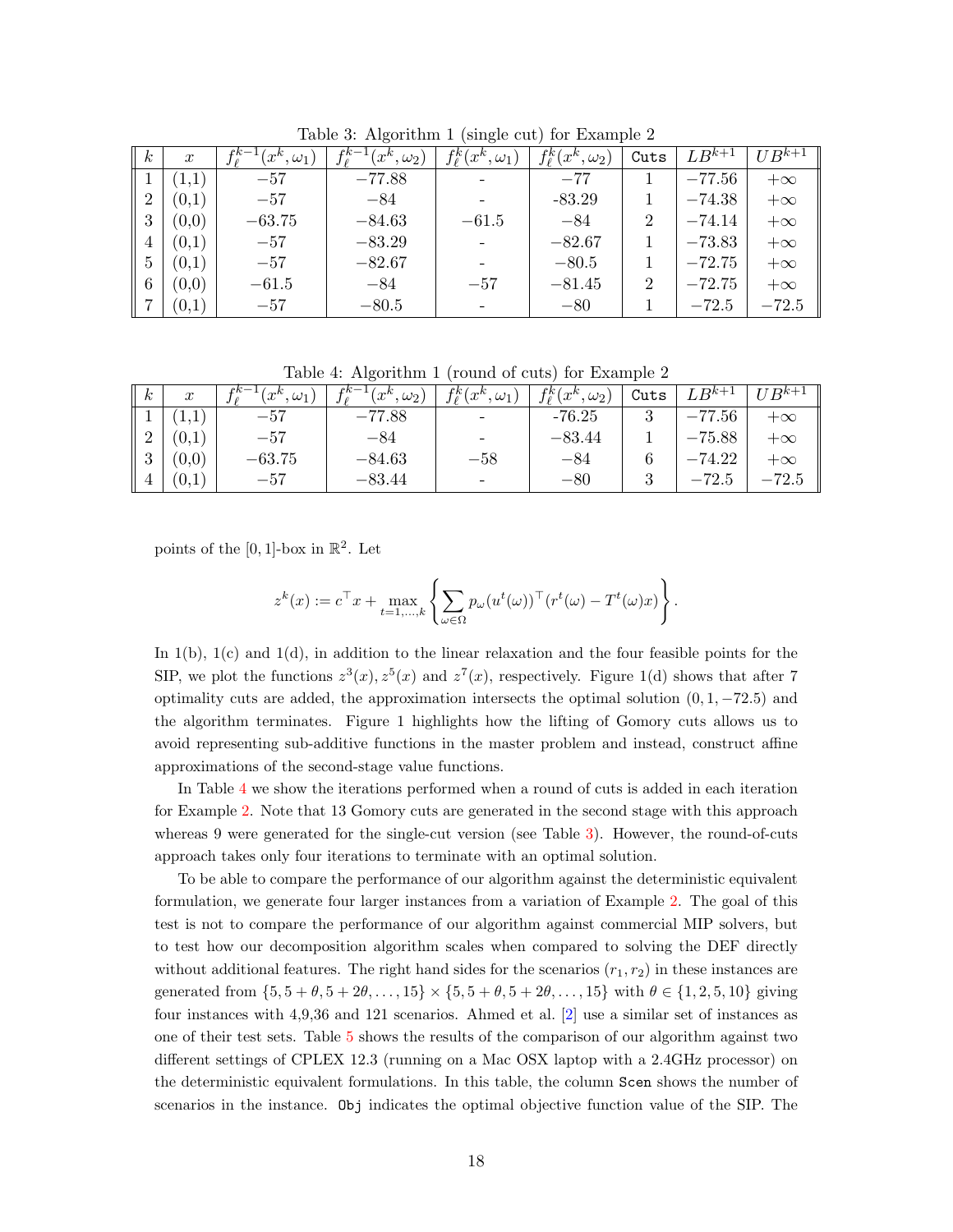

<span id="page-18-0"></span>Figure 1: Approximations constructed by Algorithm 1 for Example 2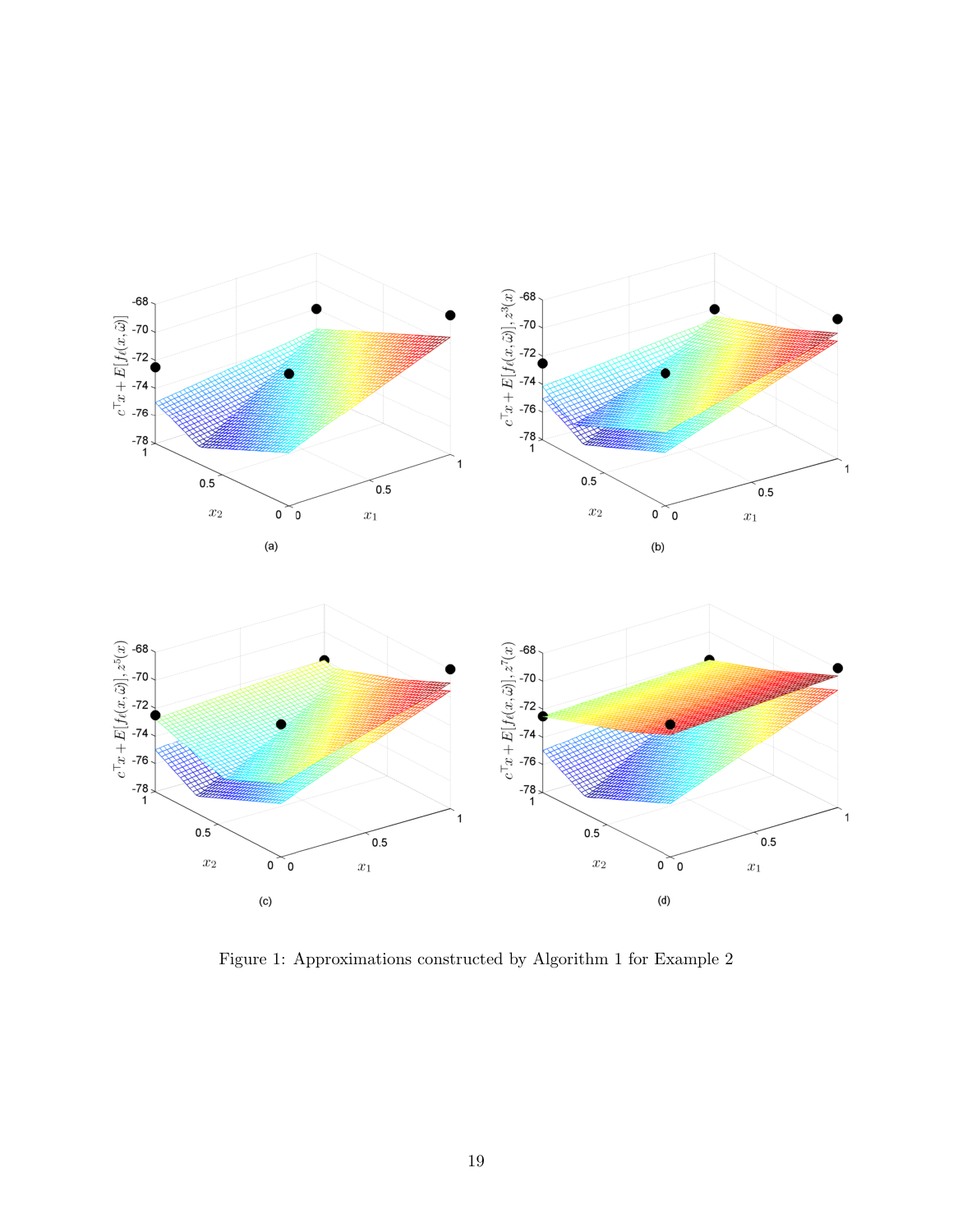<span id="page-19-0"></span>

| Scen | Obi      | Vars | Cons | rapic 9. Comparison or migorialini i and the DLI<br>$GDD-S$ | $GDD-R$    | B&B       | $B&B+Com$   |
|------|----------|------|------|-------------------------------------------------------------|------------|-----------|-------------|
| 4    | $-63.50$ | 22   | 24   | 7(0, 13)                                                    | 7(0, 32)   | 54        | 2(6)        |
| 9    | $-65.67$ |      | 54   | 8(0, 43)                                                    | 6(0, 76)   | 324       | 19(17)      |
| 36   | $-66.83$ | 182  | 216  | 10(1, 183)                                                  | 6(0, 384)  | $1.53E7*$ | 206(50)     |
| 121  | $-67.17$ | 607  | 726  | 10(1, 634)                                                  | 6(0, 1302) | $7.52E6*$ | 11359 (167) |

Table 5: Comparison of Algorithm 1 and the DEF

columns Vars and Cons indicate the number of columns and rows in the deterministic equivalent formulation, respectively. For entries under the columns GDD-S (single-cut) and GDD-R (roundof-cuts), we report the number of iterations of the decomposition algorithm with Gomory cuts, followed by two numbers within parentheses: the first number denotes the total number of nonroot nodes over all iterations explored by the CPLEX's branch-and-bound tree for the master program (stage 1) with cuts, presolve and heuristics turned off. The second number denotes the total number of Gomory cuts added in the second stage over all iterations. Since our algorithmic design includes only pure branch-and-bound (first-stage) and pure cutting planes in the secondstage, our comparisons with CPLEX in this section is also done with comparable settings to exclude any extraneous features. Thus, we compare two sets of runs using CPLEX: the column B&B indicates the number of pure branch-and-bounds nodes explored by CPLEX on the DEF. The column B&B + Gom shows the number of nodes explored by CPLEX along with the number of cuts added in the parenthesis when we use pure branch-and-bound with Gomory cuts. The solution times for all entries in the columns GDD-S, GDD-R, B&B, B&B + Cuts are less than 5 seconds, except when indicated by an asterisk. An asterisk next to an entry implies that the stipulated time limit of 15 minutes was exceeded. It is important to note that these times are obtained using a prototyping script (i.e. MATLAB), which is a far-cry from the technology underlying CPLEX based on a  $C/C++$  platform that has been developed over the past two decades. In Section [7](#page-20-0) we present an initial implementation of Algorithm [1](#page-8-1) utilizing such a platform.

From the columns GDD-S and GDD-R in Table [5,](#page-19-0) we see that the number of master problems solved remains relatively stable as the number of scenarios increases. In addition, the master programs are far smaller in size than the DEF, and as a result the total number of nodes explored for the master problems is negligible for these instances. Although a larger number of cuts are generated in the round-of-cuts version than the single-cut version, the additional computational effort spent in deriving these cuts is trivial and moreover, the number of master programs solved reduces significantly for the last three instances. When CPLEX branch-and-bound is run on the DEF with cuts, presolve and heuristics turned off, the performance is quite poor for the last two instances. In fact, CPLEX exceeds the time limit of 15 minutes after solving millions of nodes for the last two instances. When Gomory cuts are turned on, CPLEX's performance improves with fewer nodes explored. However, even on these relatively small problems the lack of scalability of the DEF is evident, as for the last instance, over eleven thousand branch-and-cut nodes are explored by CPLEX. Based on the instances tested here we see that the number of iterations of the decomposition-based cutting plane procedure is quite stable, relative to CPLEX branch-and-bound or branch-and-cut on the DEF.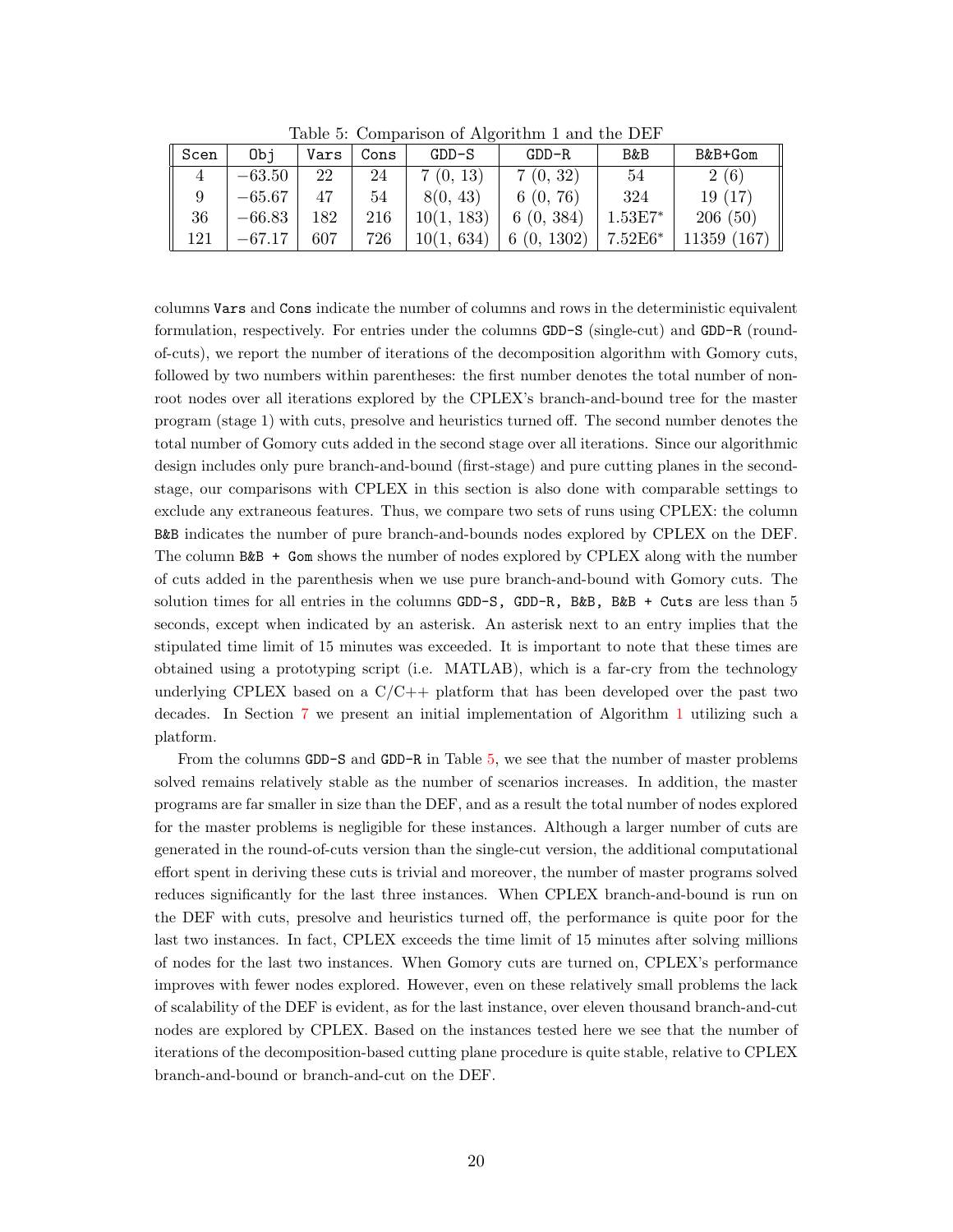# <span id="page-20-0"></span>7 Preliminary Computational Experience

In this section, we describe a preliminary implementation of the decomposition algorithm with Gomory cuts using the single-cut implementation. We implement the algorithm in C integrated with IBM ILOG CPLEX 12.4 using the C callable library API where CPLEX is used to solve the master problem and subproblems. We conduct our tests on a Windows XP operating system running on a 2.66 GHz Intel CoreQuad processor with 4GB RAM. We compile our code using Visual Studio 2008.

We test our implementation on instances of the stochastic server location problem (SSLP) [\[26\]](#page-24-6) with at least 50 scenarios. These instances are available online as a part of the stochastic integer programming test problem library (SIPLIB). The original instances have  $B = \{1, 2\}$ ,  $C = \{2\}$  and  $D = \emptyset$ . We convert these instances to pure integer second stage by changing the declaration of the continuous variables to integers. Our implementation also includes a version of the lexicographic dual simplex described in  $[40, 1]$  $[40, 1]$ . Although the lexicographic dual simplex is needed for theoretical convergence, we do not observe a significant impact on our computational tests on the SSLP test instances (see [\[15\]](#page-23-15) for details). Hence, we report our tests with the regular dual simplex method.

Table [6](#page-20-1) shows the size of the deterministic equivalent formulation (DEF) and the sizes of the subproblems (Sub) of the test instances. In this table, Cons, Bin and Int denote the number of constraints, binary variables and integer variables, respectively. In Table [7,](#page-21-0) we report the performance of CPLEX 12.4 with default settings on the deterministic equivalent problems. We impose a time limit of 1 hour. In this table, we also report the total number of cuts generated by CPLEX, the number of branch-and-cut nodes explored by CPLEX and the end gap at termination. We note that out of the 11 instances tested, CPLEX solves 6 instances of the DEFs. Since the default optimality tolerance for CPLEX is 0.01%, instances with end gap of 0.01% are considered optimal.

<span id="page-20-1"></span>

|                             | DEF     |           |        | Sub  |     |     |
|-----------------------------|---------|-----------|--------|------|-----|-----|
| Instance                    | Cons    | Bin       | Int    | Cons | Bin | Int |
| $SSLP_525_50$               | 1,501   | 6,255     | 250    | 30   | 130 | 5   |
| SSLP <sub>-5-25-100</sub>   | 3,001   | 12,505    | 500    | 30   | 130 | 5   |
| SSLP 5 50 50                | 2,751   | 12,505    | 250    | 55   | 255 | 5   |
| SSLP <sub>-5-50-100</sub>   | 5,501   | 25,005    | 500    | 55   | 255 | 5   |
| SSLP <sub>-5-50-1000</sub>  | 55,001  | 250,005   | 6000   | 55   | 255 | 5   |
| SSLP <sub>-5-50-2000</sub>  | 110001  | 500,005   | 12,000 | 55   | 255 | 5   |
| SSLP <sub>-10-50-50</sub>   | 3,001   | 25,010    | 500    | 60   | 510 | 10  |
| SSLP <sub>-10-50-100</sub>  | 6,001   | 50,010    | 1,000  | 60   | 510 | 10  |
| SSLP <sub>-10-50-500</sub>  | 30,001  | 250,010   | 5,000  | 60   | 510 | 10  |
| SSLP <sub>-10-50-1000</sub> | 60,001  | 500,010   | 10,000 | 60   | 510 | 10  |
| SSLP <sub>-10-50-2000</sub> | 120,001 | 1,000,010 | 20,000 | 60   | 510 | 10  |

Table 6: SSLP Instances Description

In Table [8,](#page-21-1) we report the results using the decomposition algorithm with the single-cut implementation. The columns Iter, M-Cuts, M-Nodes, S-Cuts, Time, Egap indicate the number of iterations, the total number of cuts generated by CPLEX over all iterations for solving the master problem, the total number of branch-and-cut nodes over all iterations used by CPLEX for solving the master problem, the total number of Gomory cuts generated in the second stage,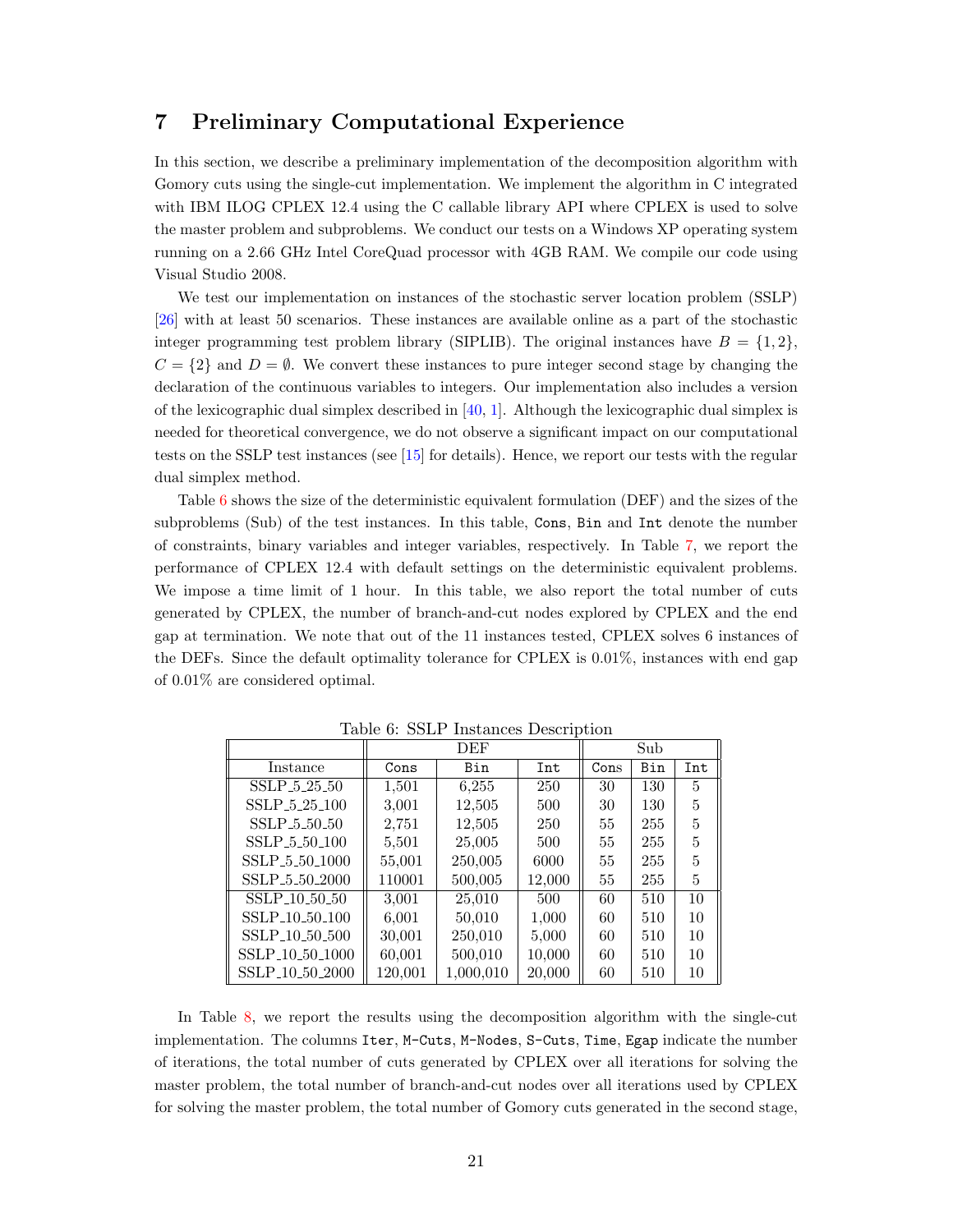<span id="page-21-0"></span>

| Instance                    | Cuts  | Nodes  | Time (s) | Egap      |
|-----------------------------|-------|--------|----------|-----------|
| $SSLP_5_25_50$              | 1032  |        | 2.03     | $0.00\%$  |
| SSLP 5 25 100               | 1524  |        | 1.72     | $0.00\%$  |
| $SSLP_55050$                | 1216  |        | 1.06     | $0.00\%$  |
| SSLP 5 50 100               | 2137  |        | 3.56     | $0.00\%$  |
| SSLP_5_50_1000              | 18351 |        | 212.64   | $0.00\%$  |
| SSLP <sub>-5-50-2000</sub>  | 30987 |        | 1020.54  | $0.00\%$  |
| SSLP <sub>-10-50-50</sub>   | 3393  | 189231 | 801.49   | 0.01%     |
| SSLP <sub>-10-50-100</sub>  | 5473  | 325739 | 3667.22  | $0.10\%$  |
| SSLP <sub>-10-50-500</sub>  | 27837 | 1307   | 3601.32  | $0.38\%$  |
| SSLP <sub>-10-50-1000</sub> | 57215 |        | 3610.06  | $3.56\%$  |
| SSLP <sub>-10-50-2000</sub> | 46810 |        | 3601.55  | $18.59\%$ |

Table 7: Deterministic Equivalent Solution by CPLEX

the solution time and the end gap at termination, respectively. If no significant improvement is made in the lower bound or percentage gap in 50 iterations, we perform one upper bounding step by solving the scenario subproblems as integer programs and terminate the algorithm. We set the tolerance to check integrality for cut generation to 10<sup>-4</sup>. In our experiments, we find that a smaller integrality tolerance gives rise to invalid cuts. From these results, we observe that our algorithm performs better than solving the DEF directly on all instances tested. For the largest instances SSLP 10 50 1000 and SSLP 10 50 2000, the deterministic equivalent is very large and we observe that CPLEX does not perform branch-and-cut and only uses cutting planes. The end gaps for the DEF for these instances are relatively large at 3.56% and 18.59%, respectively, whereas the decomposition algorithm terminates on both instances with small end gaps in less than an hour. Moreover, we observe that the decomposition algorithm scales well with respect to the growth in the number of scenarios.

<span id="page-21-1"></span>

| Instance                    | Iter | $M$ – $Cuts$ | M-Nodes  | $S$ -Cuts | Time(s) | Egap     |
|-----------------------------|------|--------------|----------|-----------|---------|----------|
| SSLP <sub>-5-25-50</sub>    | 17   | 51           | $\cup$   | 118       | 0.18    | $0.00\%$ |
| SSLP <sub>-5-25-100</sub>   | 17   | 52           | $\theta$ | 212       | 0.22    | $0.00\%$ |
| SSLP <sub>-5-50-50</sub>    | 28   | 90           | $\theta$ | 38        | 0.27    | $0.00\%$ |
| SSLP <sub>-5-50-100</sub>   | 30   | 99           | $\theta$ | 154       | 0.48    | $0.00\%$ |
| SSLP <sub>-5-50-1000</sub>  | 31   | 98           | $\theta$ | 1292      | 2.88    | $0.00\%$ |
| SSLP <sub>-5-50-2000</sub>  | 32   | 104          | 2        | 2529      | 5.73    | $0.00\%$ |
| SSLP <sub>-10-50-50</sub>   | 419  | 6913         | 119660   | 8022      | 109.2   | $0.02\%$ |
| SSLP <sub>-10-50-100</sub>  | 454  | 6905         | 96523    | 18172     | 218.42  | $0.02\%$ |
| SSLP <sub>-10-50-500</sub>  | 390  | 7402         | 113265   | 77462     | 740.38  | $0.03\%$ |
| SSLP <sub>-10-50-1000</sub> | 411  | 7326         | 112761   | 157374    | 1615.42 | $0.02\%$ |
| SSLP <sub>-10-50-2000</sub> | 421  | 6095         | 77826    | 314627    | 2729.61 | $0.02\%$ |

Table 8: Results for the Decomposition Algorithm with Gomory Cuts

## 8 Conclusions

We develop a decomposition algorithm that integrates Gomory cuts with the L-shaped method to solve stochastic programs with binary first-stage variables and general integer second-stage variables. We make no assumptions on the elements of the second-stage costs, recourse and technology matrices and right-hand-sides that are affected by the random variables. First, we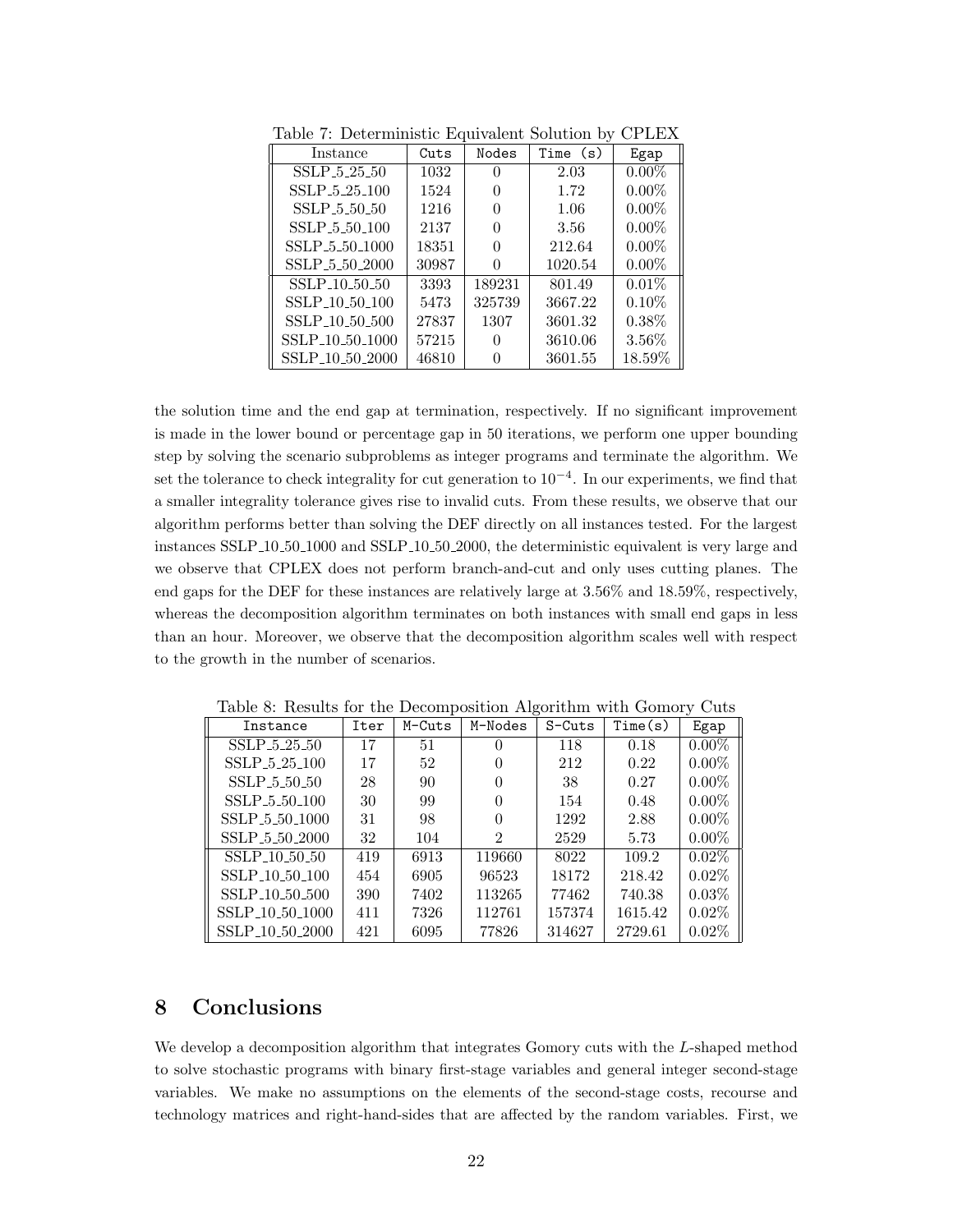address the question whether the expected recourse function  $\mathbb{E}[f(x,\tilde{\omega})]$  can be approximated by a lower bounding problem that has the same properties as a Benders' master problem. We show that the algorithm generates piecewise linear convex approximations of the expected recourse function. Next, we address the question on devising an algorithm that avoids solving the scenario subproblems to integer optimality in every iteration. Our algorithm iteratively constructs LPbased approximations of the integer second-stage subproblems. Finally, we address the issue of finite convergence of a decomposition algorithm that uses only cutting planes to approximate the second-stage subproblems by developing parameterized Gomory cuts that are constructed using relatively simple operations. Although Gomory cuts for SIP were first introduced in a conceptual framework in Carøe and Tind [\[12\]](#page-23-6), we believe that our algorithm is the first incorporation of parametric Gomory cuts within the L-shaped method that creates computationally amenable first-stage approximations for two-stage SIP. Further, we show that the nature of convergence of our algorithm has a robust characterization in that it can be extended to numerous settings and allowing alternative implementations without the need to modify the convergence proofs.

As a result of our development, we can now allow both parametric disjunctive as well as parametric Gomory cuts to be included within finitely convergent decomposition algorithms for SIP. Such disparate collections of cuts have proven to be indispensable for the success of branch-and-cut algorithms in deterministic MIP, and we are hopeful that the introduction of Gomory cuts within a decomposition algorithm will be just as valuable for SIP. Our preliminary computational results are promising and demonstrate the scalability of our algorithm with respect to the growth in the number of scenarios. A detailed computational study of the algorithms developed here with the lexicographic dual simplex method and other extensions will be reported in a subsequent paper.

# Acknowledgment

We thank the two referees for their suggestions that improved the paper.

## References

- <span id="page-22-5"></span>1. Achterberg, T.: SCIP: solving constraint integer programs. Mathematical Programming Computation 1(1), 1–41 (2009)
- <span id="page-22-3"></span>2. Ahmed, S., Tawarmalani, M., Sahinidis, N.: A finite branch-and-bound algorithm for twostage stochastic integer programs. Mathematical Programming 100(2), 355–377 (2004)
- <span id="page-22-2"></span>3. Balas, E., Ceria, S., Cornuéjols, G.: A lift-and-project cutting plane algorithm for mixed 0–1 programs. Mathematical Programming 58(1), 295–324 (1993)
- <span id="page-22-0"></span>4. Balas, E., Ceria, S., Cornuéjols, G., Natraj, N.: Gomory cuts revisited. Operations Research Letters  $19(1)$ ,  $1-9$  (1996)
- <span id="page-22-1"></span>5. Benders, J.: Partitioning procedures for solving mixed-variables programming problems. Numerische Mathematik 4(1), 238–252 (1962)
- <span id="page-22-4"></span>6. Birge, J., Louveaux, F.: A multicut algorithm for two-stage stochastic linear programs. European Journal of Operational Research 34(3), 384–392 (1988)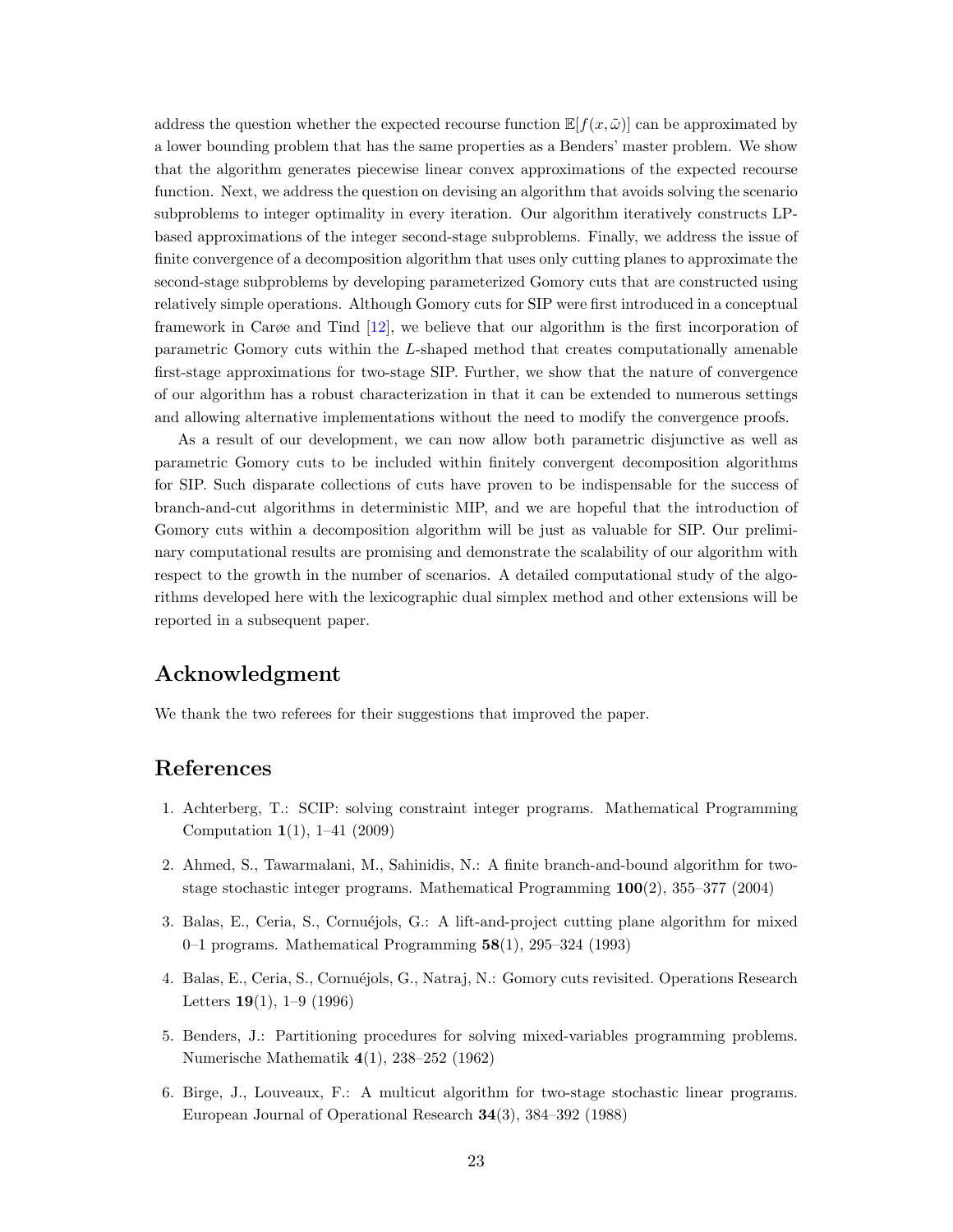- <span id="page-23-8"></span>7. Birge, J., Louveaux, F.: Introduction to stochastic programming. 2 edn. Springer (2011)
- <span id="page-23-2"></span>8. Bixby, R., Rothberg, E.: Progress in computational mixed integer programming: a look back from the other side of the tipping point. Annals of Operations Research 149(1), 37–41 (2007)
- <span id="page-23-7"></span>9. Blair, C., Jeroslow, R.: The value function of an integer program. Mathematical Programming 23(1), 237–273 (1982)
- <span id="page-23-5"></span>10. Borozan, V., Cornuéjols, G.: Minimal valid inequalities for integer constraints. Mathematics of Operations Research 34(3), 538–546 (2009)
- <span id="page-23-11"></span>11. Carøe, C., Tind, J.: A cutting-plane approach to mixed 0-1 stochastic integer programs. European Journal of Operational Research 101(2), 306–316 (1997)
- <span id="page-23-6"></span>12. Carøe, C., Tind, J.: L-shaped decomposition of two-stage stochastic programs with integer recourse. Mathematical Programming 83(1), 451–464 (1998)
- <span id="page-23-14"></span>13. Chen, B., Küçükyavuz, S., Sen, S.: Finite disjunctive programming characterizations for general mixed-integer linear programs. Operations Research 59(1), 202–210 (2011)
- <span id="page-23-3"></span>14. Chv`atal, V.: Edmonds polytopes and a hierarchy of combinatorial problems. Discrete Mathematics 4(4), 305–337 (1973)
- <span id="page-23-15"></span>15. Gade, D.: Algorithms and reformulations for large-scale integer and stochastic integer programs. Ph.D. thesis, The Ohio State University (2012)
- <span id="page-23-0"></span>16. Gomory, R.: Outline of an algorithm for integer solutions to linear programs. Bulletin of the American Mathematical Society  $64(5)$ , 275–278 (1958)
- <span id="page-23-1"></span>17. Gomory, R.: An algorithm for the mixed integer problem. Tech. Rep. RM-2597, RAND Corporation (1960)
- <span id="page-23-4"></span>18. Gomory, R.: Some polyhedra related to combinatorial problems. Linear Algebra and its Applications 2(4), 451–558 (1969)
- <span id="page-23-13"></span>19. Kong, N., Schaefer, A., Hunsaker, B.: Two-stage integer programs with stochastic righthand sides: a superadditive dual approach. Mathematical Programming 108(2), 275–296 (2006)
- <span id="page-23-10"></span>20. Laporte, G., Louveaux, F.: The integer L-shaped method for stochastic integer programs with complete recourse. Operations Research Letters 13(3), 133–142 (1993)
- <span id="page-23-9"></span>21. Louveaux, F., Schultz, R.: Stochastic integer programming. In: Shapiro, A., Ruszczyński, A. (eds.) Stochastic Programming, Handbooks in Operations Research and Management Science, vol. 10, pp. 213–266. Elsevier (2003)
- <span id="page-23-12"></span>22. Mayr, E.: Some complexity results for polynomial ideals. Journal of complexity 13(3), 303–325 (1997)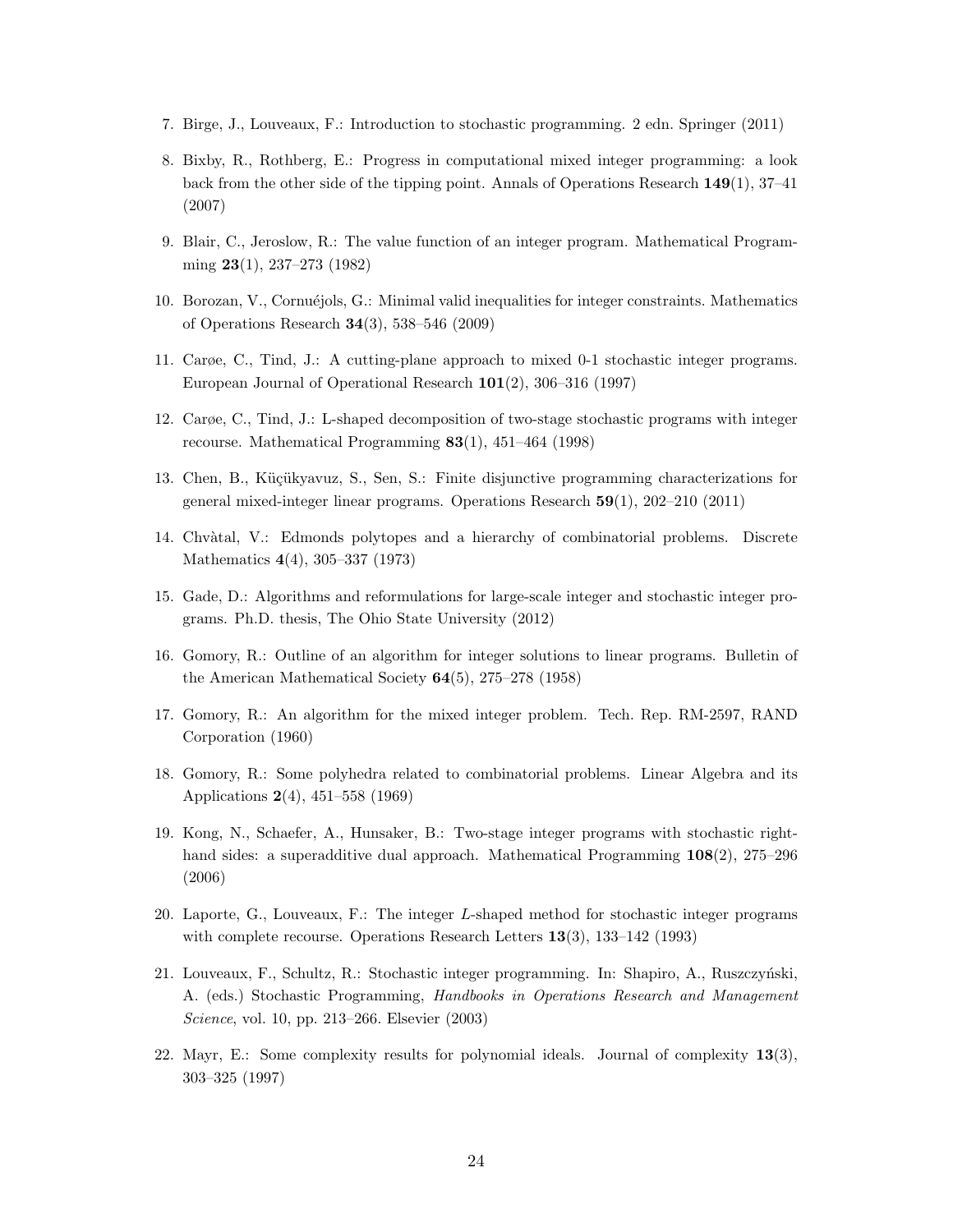- <span id="page-24-11"></span>23. Nemhauser, G., Wolsey, L.: Integer and combinatorial optimization. John Wiley & Sons, New York (1988)
- <span id="page-24-12"></span>24. Nourie, F., Venta, E.: An upper bound on the number of cuts needed in Gomory's method of integer forms. Operations Research Letters 1(4), 129–133 (1982)
- <span id="page-24-8"></span>25. Ntaimo, L.: Disjunctive decomposition for two-stage stochastic mixed-binary programs with random recourse. Operations Research 58(1), 229–243 (2010)
- <span id="page-24-6"></span>26. Ntaimo, L., Sen, S.: The million-variable march for stochastic combinatorial optimization. Journal of Global Optimization  $32(3)$ ,  $385-400$  (2005)
- <span id="page-24-7"></span>27. Ntaimo, L., Sen, S.: A comparative study of decomposition algorithms for stochastic combinatorial optimization. Computational Optimization and Applications 40(3), 299–319 (2008)
- <span id="page-24-2"></span>28. Schultz, R.: Continuity properties of expectation functions in stochastic integer programming. Mathematics of Operations Research 18(3), 578–589 (1993)
- <span id="page-24-10"></span>29. Schultz, R., Stougie, L., van der Vlerk, M.: Solving stochastic programs with integer recourse by enumeration: A framework using Gröbner basis. Mathematical Programming 83(1), 229–252 (1998)
- <span id="page-24-3"></span>30. Sen, S.: Algorithms for stochastic mixed-integer programming models. In: Aardal, K., Nemhauser, G., Weismantel, R. (eds.) Discrete Optimization, Handbooks in Operations Research and Management Science, vol. 12, pp. 515–558. Elsevier (2003)
- <span id="page-24-1"></span>31. Sen, S., Higle, J.: The  $C^3$  theorem and a  $D^2$  algorithm for large scale stochastic mixedinteger programming: set convexification. Mathematical Programming 104(1), 1–20 (2005)
- <span id="page-24-14"></span>32. Sen, S., Higle, J., Ntaimo, L.: A summary and illustration of disjunctive decomposition with set convexification. In: Woodruff, D. (ed.) Network Interdiction and Stochastic Integer Programming, pp. 105–125. Springer (2003)
- <span id="page-24-13"></span>33. Sen, S., Sherali, H.: On the convergence of cutting plane algorithms for a class of nonconvex mathematical programs. Mathematical Programming  $31(1)$ ,  $42-56$  (1985)
- <span id="page-24-5"></span>34. Sen, S., Sherali, H.: Decomposition with branch-and-cut approaches for two-stage stochastic mixed-integer programming. Mathematical Programming 106(2), 203–223 (2006)
- <span id="page-24-4"></span>35. Sherali, H., Adams, W.: A reformulation-linearization technique for solving discrete and continuous nonconvex problems, Nonconvex Optimization and its Applications, vol. 31. Kluwer Academic Publishers (1999)
- <span id="page-24-0"></span>36. Sherali, H., Fraticelli, B.: A modification of Benders' decomposition algorithm for discrete subproblems: An approach for stochastic programs with integer recourse. Journal of Global Optimization 22(1), 319–342 (2002)
- <span id="page-24-9"></span>37. Sherali, H., Zhu, X.: On solving discrete two-stage stochastic programs having mixed-integer first-and second-stage variables. Mathematical Programming 108(2), 597–616 (2006)